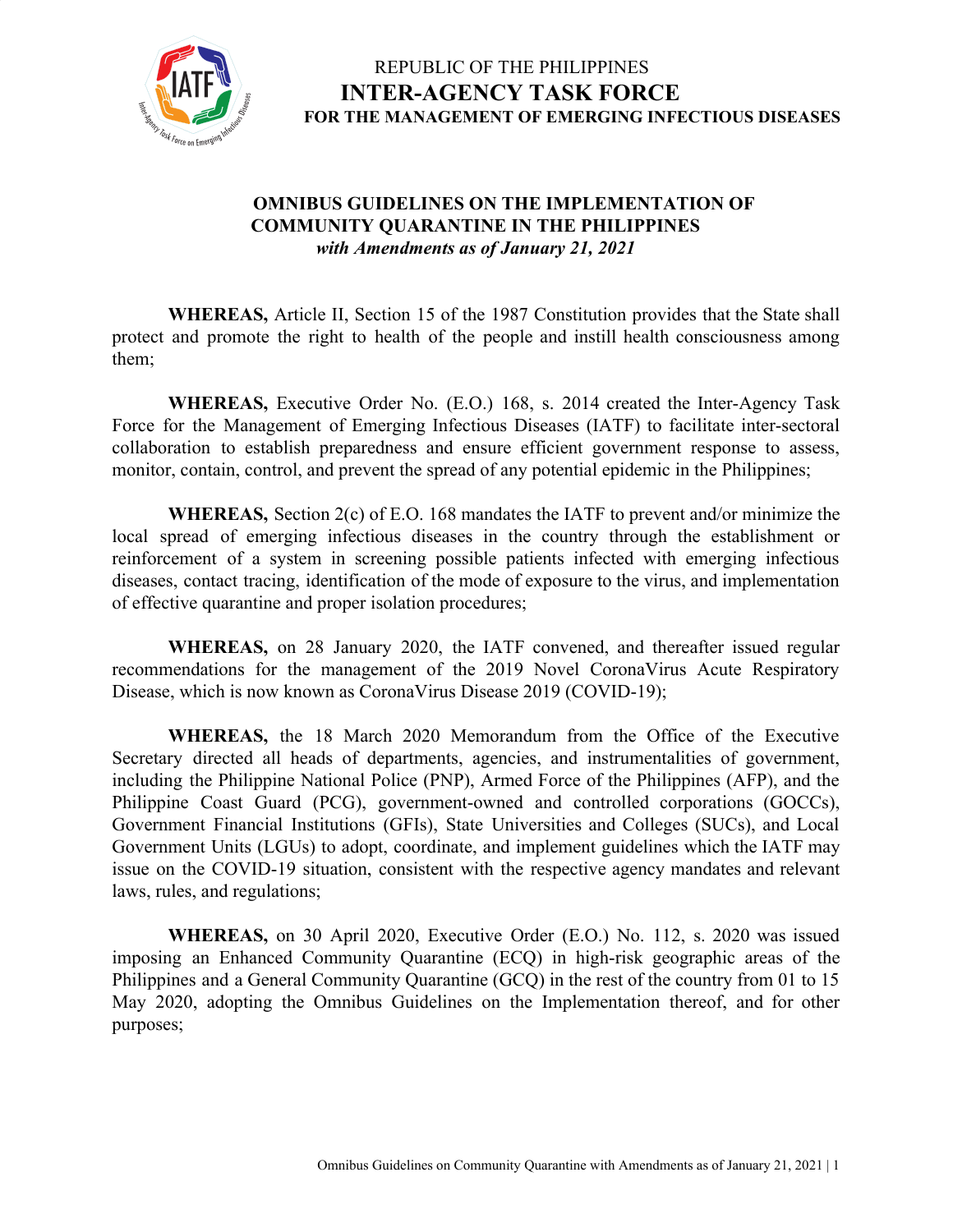

**WHEREAS,** the IATF approved the Guidelines on the Implementation of the Modified Enhanced Community Quarantine (MECQ) including the zoning concept, corresponding qualification, and its phased response or intervention.

**WHEREAS,** there is a need to revise existing guidelines on community quarantine to streamline rules which will be applicable to transitional community quarantine classifications;

**WHEREAS,** Section 3 of E.O. 112 authorizes the IATF to amend or modify the Omnibus Guidelines on the Implementation of Community Quarantine in the Philippines.

**NOW, THEREFORE,** in consideration of the premises set forth herein, the IATF issues these amended Omnibus Guidelines to harmonize and codify existing guidelines of the IATF and member-agencies pertaining to community quarantine, which shall be applied to all regions, provinces, cities, municipalities and barangays placed under community quarantine.

**SECTION [1] DEFINITION OF TERMS.** For purposes of these Guidelines, the following shall be defined as follows:

- 1. **Accommodation Establishments** refers to an establishment operating primarily for accommodation purposes including, but not limited to, hotels, resorts, apartment hotels, tourist inns, motels, pension houses, private homes used for homestay, ecolodges, serviced apartments, condotels, and bed and breakfast facilities. *(As amended by Paragraph A(1) of IATF Resolution No. 43, June 03, 2020)*
- 2. **Comorbidity** refers to the presence of a pre-existing chronic disease condition.
- 3. **Community Quarantine -** refers to the restriction of movement within, into, or out of the area of quarantine of individuals, large groups of people, or communities, designed to reduce the likelihood of transmission of an infectious disease among persons in and to persons outside the affected area.
- 4. **COVID-19** refers to the Coronavirus Disease 2019 which is caused by the virus known as the severe acute respiratory syndrome coronavirus 2 (SARS-CoV-2).
- 5. **Enhanced Community Quarantine** refers to the implementation of temporary measures imposing stringent limitations on movement and transportation of people, strict regulation of operating industries, provision of food and essential services, and heightened presence of uniformed personnel to enforce community quarantine protocols.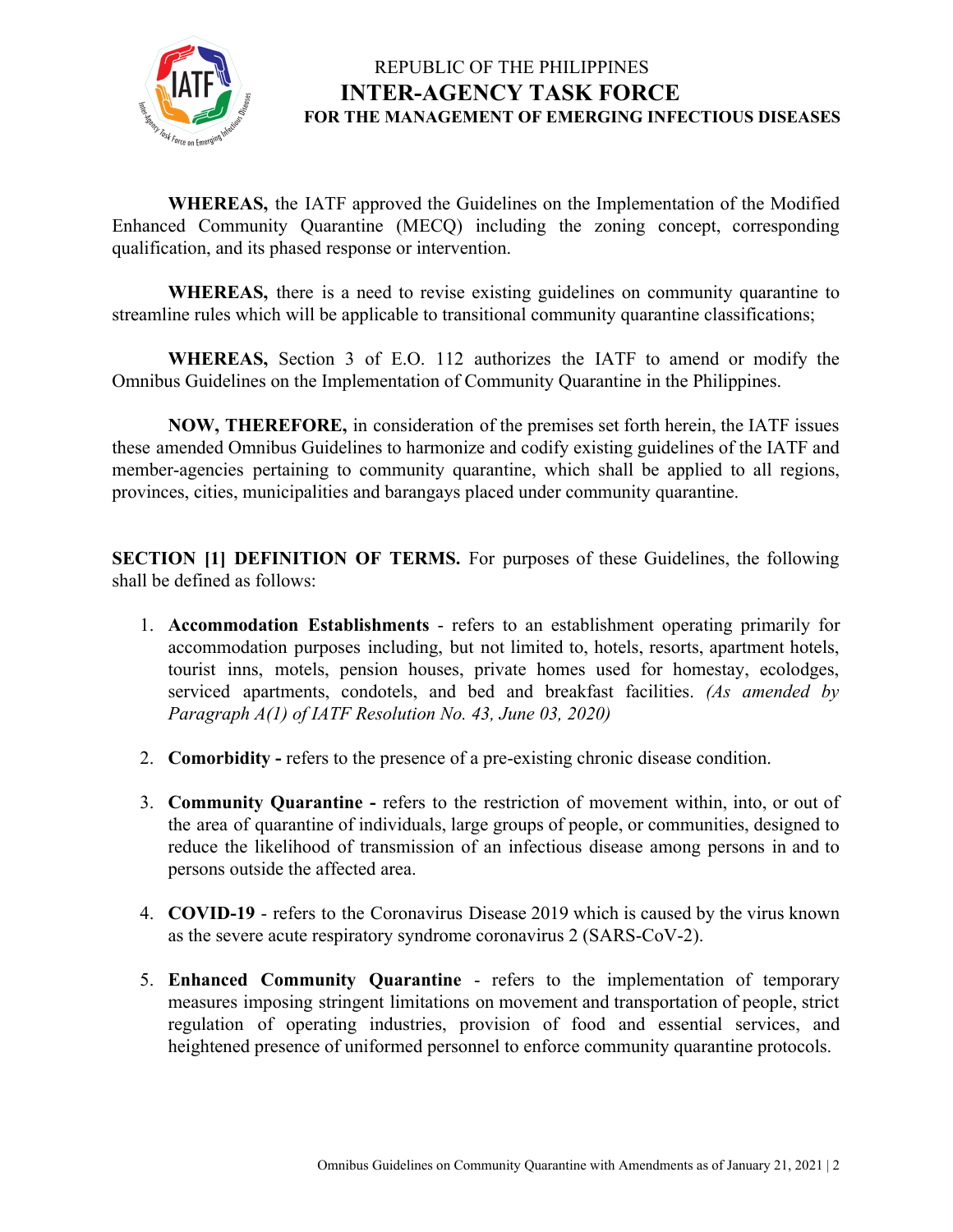

- 6. **Essential goods and services -** covers health and social services to secure the safety and well-being of persons, such as but not limited to, food, water, medicine, medical devices, public utilities, energy, and others as may be determined by the IATF.
- 7. **General Community Quarantine** refers to the implementation of temporary measures limiting movement and transportation, regulation of operating industries, and presence of uniformed personnel to enforce community quarantine protocols.
- 8. **Health and emergency frontline services -** refers to services provided by public health workers [all employees of the Department of Health (DOH), DOH Hospitals, Hospitals of LGUs, and Provincial, City, and Rural Health Units, and Drug Abuse Treatment and Rehabilitation Centers including those managed by other government agencies (*e.g.* police and military hospitals/clinics, university medical facilities), uniformed medical personnel], private health workers, such as but not limited to medical professionals, hospital and health facility administrative and maintenance staff, and aides from private health facilities, as well as their service providers, health workers and volunteers of the Philippine Red Cross and the World Health Organization, and employees of Health Maintenance Organizations (HMOs), the Philippine Health Insurance Corporation (PHIC), health insurance providers, disaster risk reduction management officers, and public safety officers.
- 9. **Interzonal movement -** the movement of people, goods and services between provinces, highly urbanized cities, and independent component cities under different community quarantine classification. For this purpose, the National Capital Region shall be considered as one area. Provided that movements to and from areas under granular lockdowns shall be considered as interzonal movement even if within the same province or highly urbanized city. (As amended by Paragraph A of IATF Resolution No. 79, October 15, 2020)
- 10. **Intrazonal movement -** the movement of people, goods and services between provinces, highly urbanized cities, and independent component cities under the same community quarantine classification, without transiting through an area placed under a different classification. For this purpose, the National Capital Region shall be considered as one area. (As amended by Paragraph A of IATF Resolution No. 79, October 15, 2020)
- 11. **Minimum public health standards** refers to guidelines set by the DOH under Administrative Order No. 2020-0015, as well as sector-relevant guidelines issued by national government agencies as authorized by the IATF, to aid all sectors in all settings to implement non-pharmaceutical interventions (NPI), which refer to public health measures that do not involve vaccines, medications or other pharmaceutical interventions, which individuals and communities can carry out in order to reduce transmission rates,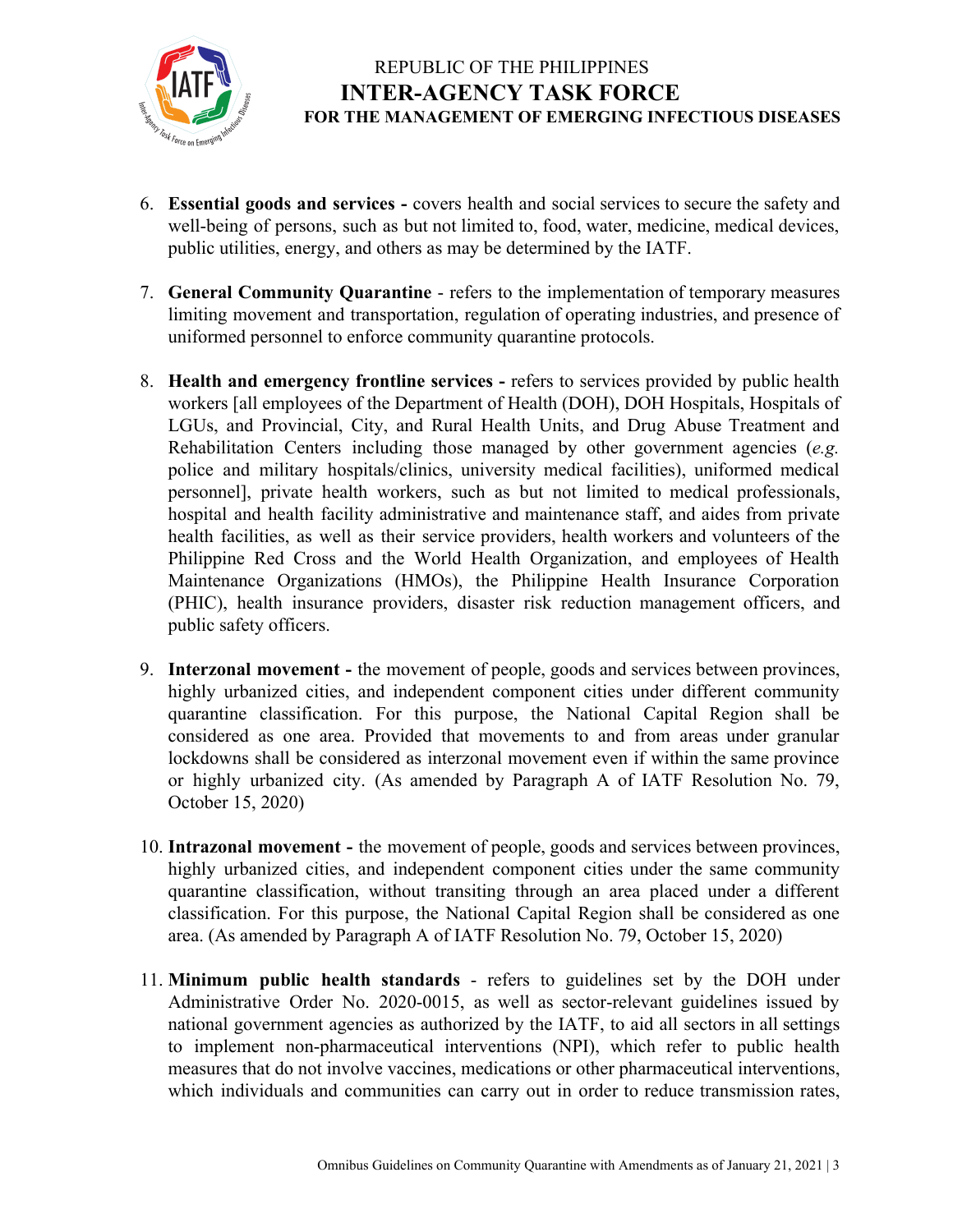

contact rates, and the duration of infectiousness of individuals in the population to mitigate COVID-19. For this purpose, the Department of Tourism and Department of Public Works and Highways are recognized as the sector-relevant agencies with respect to tourism and construction, respectively.

- 12. **Modified Enhanced Community Quarantine -** refers to the transition phase between ECQ and GCQ, when the following temporary measures are relaxed and become less necessary: stringent limits on movement and transportation of people, strict regulation of operating industries, provision of food and essential services, and heightened presence of uniformed personnel to enforce community quarantine protocols.
- 13. **Modified General Community Quarantine** refers to the transition phase between GCQ and the New Normal, when the following temporary measures are relaxed and become less necessary: limiting movement and transportation, the regulation of operating industries, and the presence of uniformed personnel to enforce community quarantine protocols .
- 14. **New Normal** refers to the emerging behaviors, situations, and minimum public health standards that will be institutionalized in common or routine practices and remain even after the pandemic while the disease is not totally eradicated through means such as widespread immunization. These include actions that will become second nature to the general public as well as policies such as bans on large gatherings that will continue to remain in force.
- 15. **Operational capacity -** refers to such a number of employees or workers who can be permitted or required to physically report to work on-site in a particular office or establishment.
- 16. **Skeleton workforce** refers to the operational capacity which utilizes the [smallest](https://dictionary.cambridge.org/us/dictionary/english/small) [number](https://dictionary.cambridge.org/us/dictionary/english/number) of [people](https://dictionary.cambridge.org/us/dictionary/english/people) [needed](https://dictionary.cambridge.org/us/dictionary/english/needed) for a [business](https://dictionary.cambridge.org/us/dictionary/english/business) or [organization](https://dictionary.cambridge.org/us/dictionary/english/organization) to maintain its basic functions.

**SECTION [2] GUIDELINES FOR AREAS PLACED UNDER ENHANCED COMMUNITY QUARANTINE.** Areas placed under ECQ shall observe the following protocols:

1. Minimum public health standards shall be complied with at all times for the duration of the ECQ.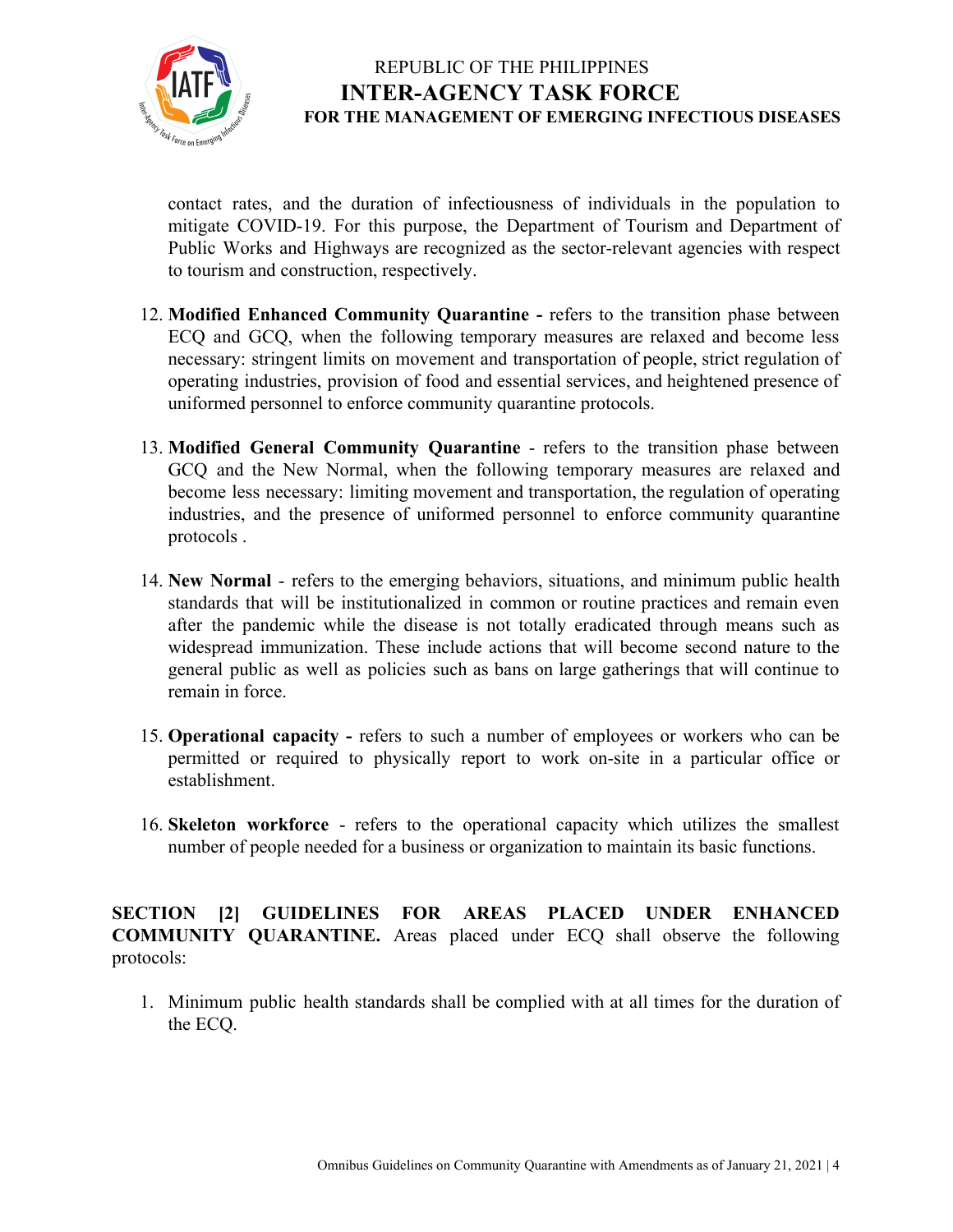

- 2. Strict home quarantine shall be observed in all households, and the movement of all residents shall be limited to accessing essential goods and services, and for work in permitted offices or establishments as well as activities listed hereunder.
- 3. Any person below fifteen (15) years old, those who are over sixty-five years of age, those with immunodeficiency, comorbidity, or other health risks, and pregnant women, including any person who resides with the aforementioned, shall be required to remain in their residences at all times, except when indispensable under the circumstances for obtaining essential goods and services, or for work in industries and offices or such other activities permitted in this Section. (As amended by Paragraph A of IATF Resolution No. 79, October 15, 2020)
- 4. The following establishments, persons, or activities are allowed to operate, work, or be undertaken for the duration of the ECQ:
	- a. With full operational capacity:
		- i. Public and private hospitals;
		- ii. Health, emergency and frontline services, including those provided by dialysis centers, chemotherapy centers, and the like;
		- iii. Manufacturers of medicines, medical supplies, devices and equipment, including suppliers of input, packaging, and distribution;
		- iv. Industries involved in agriculture, forestry, and fishery and their workers, including farmers, Agrarian Reform Beneficiaries (ARBs), fisherfolk, and agri-fishery stores, and such other components of the food value chain; and
		- v. Delivery and courier services, whether in-house or outsourced, transporting food, medicine, or other essential goods, including clothing, accessories, hardware, housewares, school and office supplies, as well as pet food and other veterinary products.
	- b. At a maximum of fifty percent (50%) operational capacity, without prejudice to the adoption of work-from-home or other alternative work arrangements and without diminution of existing operational capacity previously allowed, if any:
		- i. Private establishments and their employees involved in the provision of essential goods and services, and activities in the value chain related to food, medicine and vitamins production, medical supplies, devices and equipment, and other essential products such as but not limited to soap and detergents, diapers, feminine hygiene products, toilet paper and wet wipes,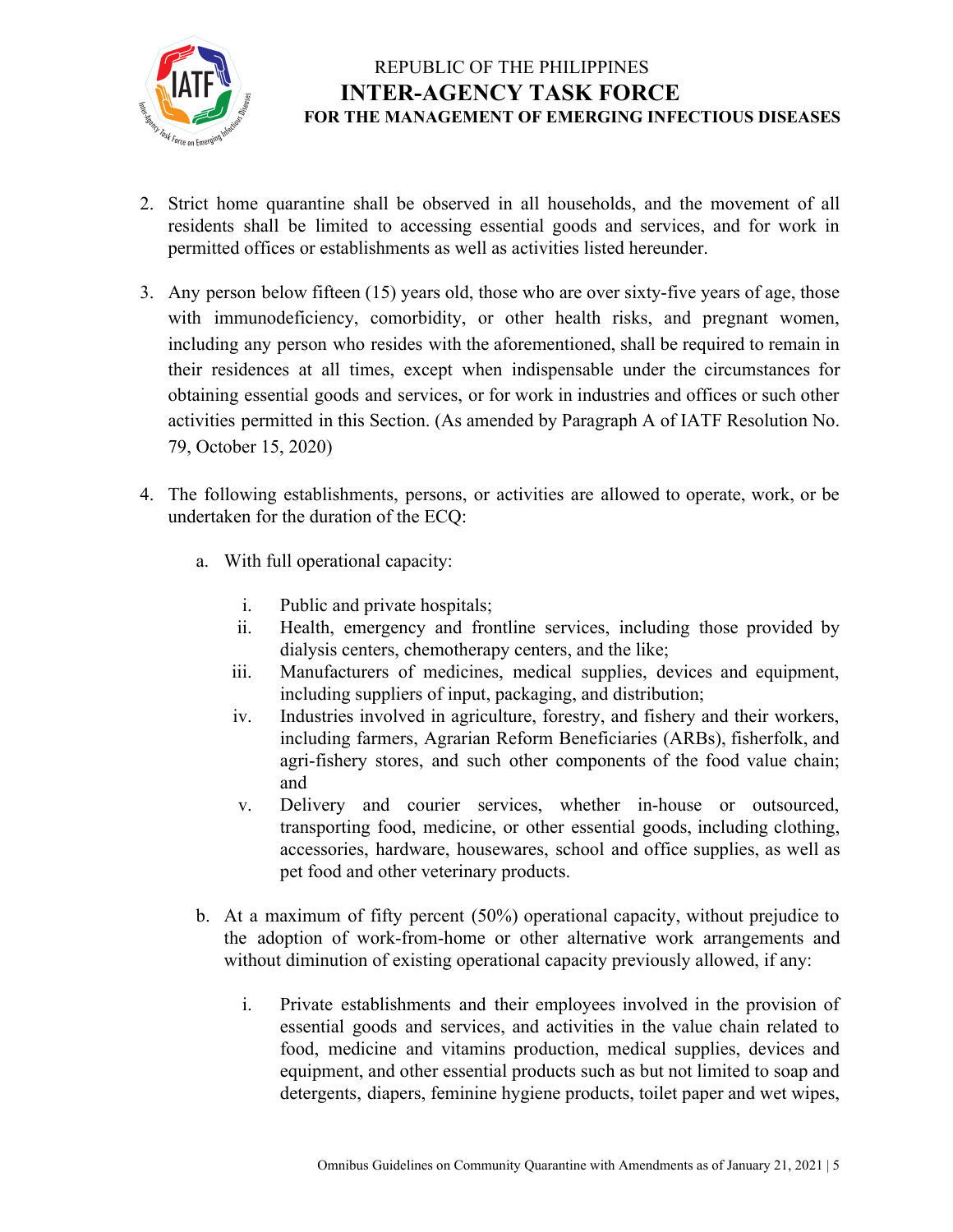

and disinfectants. Such establishments shall include, but shall not be limited to, public markets, supermarkets, grocery stores, convenience stores, laundry shops, food preparation establishments insofar as take-out and delivery services, and water-refilling stations, unless a higher operational capacity is authorized by the Department of Trade and Industry (DTI);

- ii. Media establishments and their total permanent staff complement, inclusive of reporters and other field employees, as registered with the Department of Labor and Employment (DOLE) and accredited by the Presidential Communications Operations Office (PCOO); and
- iii. Workers accredited by the Department of Transportation (DOTr) to work on utility relocation works, and specified limited works across thirteen (13) railway projects, including replacement works for the Manila Metro Rail Transit System Line 3. *Provided that* where applicable, on-site or near-site accommodations and/or point-to-point shuttle services should be arranged.
- c. With a skeleton workforce:
	- i. Other medical, dental, rehabilitation, and optometry clinics, pharmacies or drug stores: *Provided* that there is strict observance of infection prevention and control protocols. *Provided, further,* that dental procedures shall be limited to emergency cases only and that the wearing of full Personal Protective Equipment (PPEs) by dentists and attendants shall be mandatory. *Provided finally* that home service therapy for Persons With Disabilities (PWDs) shall be allowed;
	- ii. Veterinary clinics;
	- iii. Banks, money transfer services, including pawnshops only insofar as performing money transfer functions, microfinance institutions, and credit cooperatives, including their armored vehicle services, if any;
	- iv. Capital markets, including but not limited to the Bangko Sentral ng Pilipinas, Securities and Exchange Commission, Philippine Stock Exchange, Philippine Dealing and Exchange Corporation, Philippine Securities Settlement Corporation, and Philippine Depository and Trust Corporation;
	- v. Water supply and sanitation services and facilities, including waste disposal services, as well as property management and building utility services;
	- vi. Energy and power companies, their third-party contractors and service providers, including employees involved in electric transmission and distribution, electric power plant and line maintenance, electricity market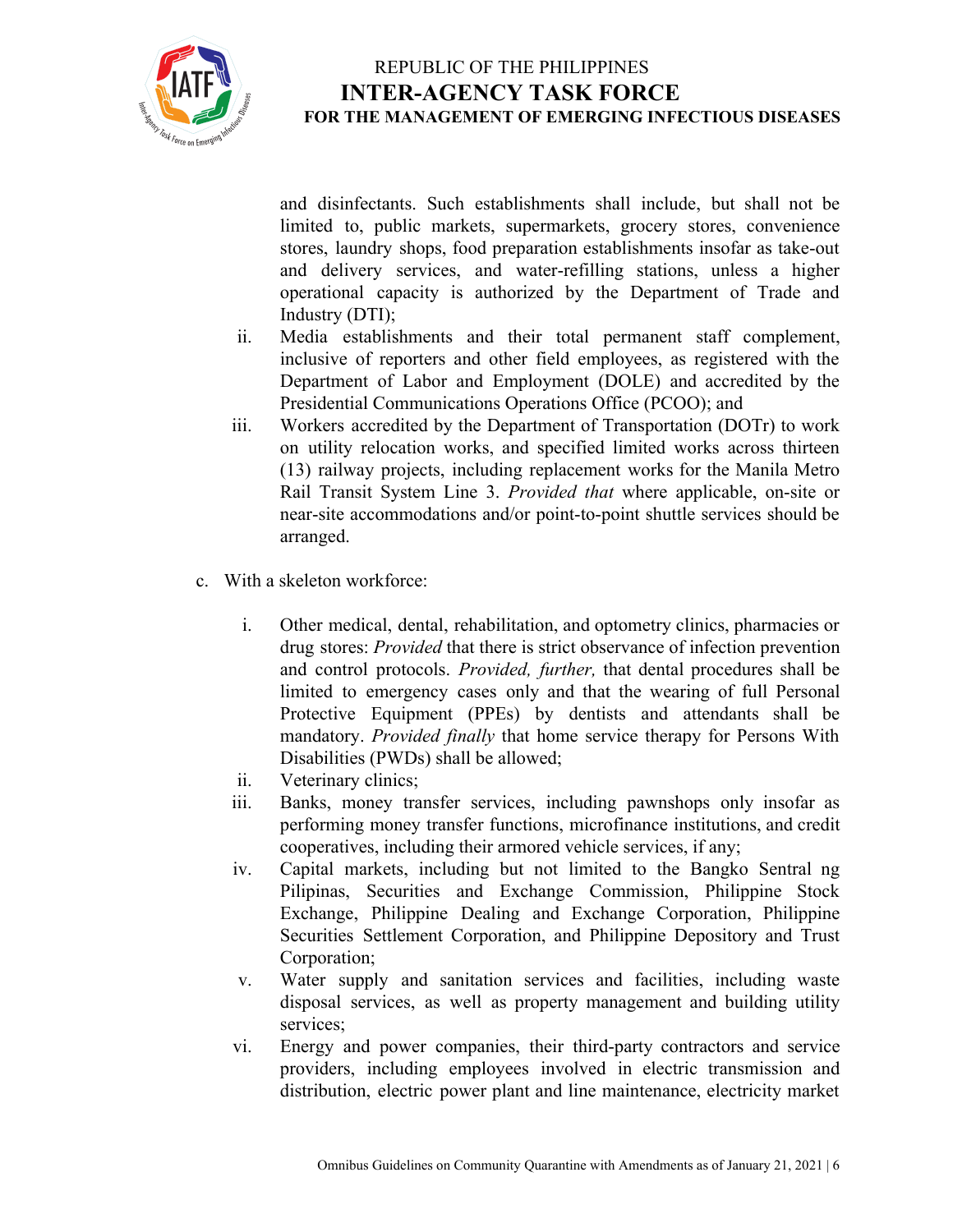

and retail suppliers, as well as those involved in the exploration, operations, trading and delivery of coal, oil, crude or petroleum and by-products (gasoline, diesel, liquefied petroleum gas, jet oil, kerosene, lubricants), including gasoline stations, refineries and depots or any kind of fuel used to produce electricity;

- vii. Telecommunications companies, internet service providers, cable television providers, including those who perform indirect services such as the technical, sales, and other support personnel, as well as the employees of their third-party contractors doing sales, installation, maintenance and repair works;
- viii. Airline and aircraft maintenance, pilots and crew, and employees of aviation schools for purposes of the pilot's recurrent training for flight proficiency and type rating using simulator facilities; and ship captains and crew, including shipyard operations and repair;
- ix. Manufacturing companies and suppliers of equipment or products necessary to perform construction works, such as cement and steel;
- x. The Philippine Postal Corporation, at an operational capacity necessary to maintain the prompt delivery of services to its clients;
- xi. The Philippine Statistics Authority, at an operational capacity necessary to conduct data gathering and survey activities related to COVID-19 and the registration and implementation of the national identification (ID) system;
- xii. Business process outsourcing establishments (BPOs) and export-oriented businesses, including mining and quarrying, with work-from-home, on-site or near site accommodation, or point-to-point shuttling arrangements. For this purpose, BPOs and export-oriented businesses, and their service providers, shall be allowed to install, transport and maintain the necessary on-site and work-from-home equipment, deploy their workers under on-site or near-site accommodation arrangements, or provide point-to-point shuttle services from their near-site accommodations to their offices;
- xiii. Essential projects, whether public or private, such as but not limited to quarantine and isolation facilities for Persons under Monitoring (PUMs), and suspect and confirmed COVID-19 patients, facilities for the health sector including those dealing with PUMs, and suspect and confirmed COVID-19 patients, facilities for construction personnel who perform emergency works, flood control, and other disaster risk reduction and rehabilitation works, sewerage projects, water service facilities projects, and digital works. Priority public and private construction projects, defined as those that refer to food production, agriculture, fishery, fish port development, energy, housing, communication, water utilities,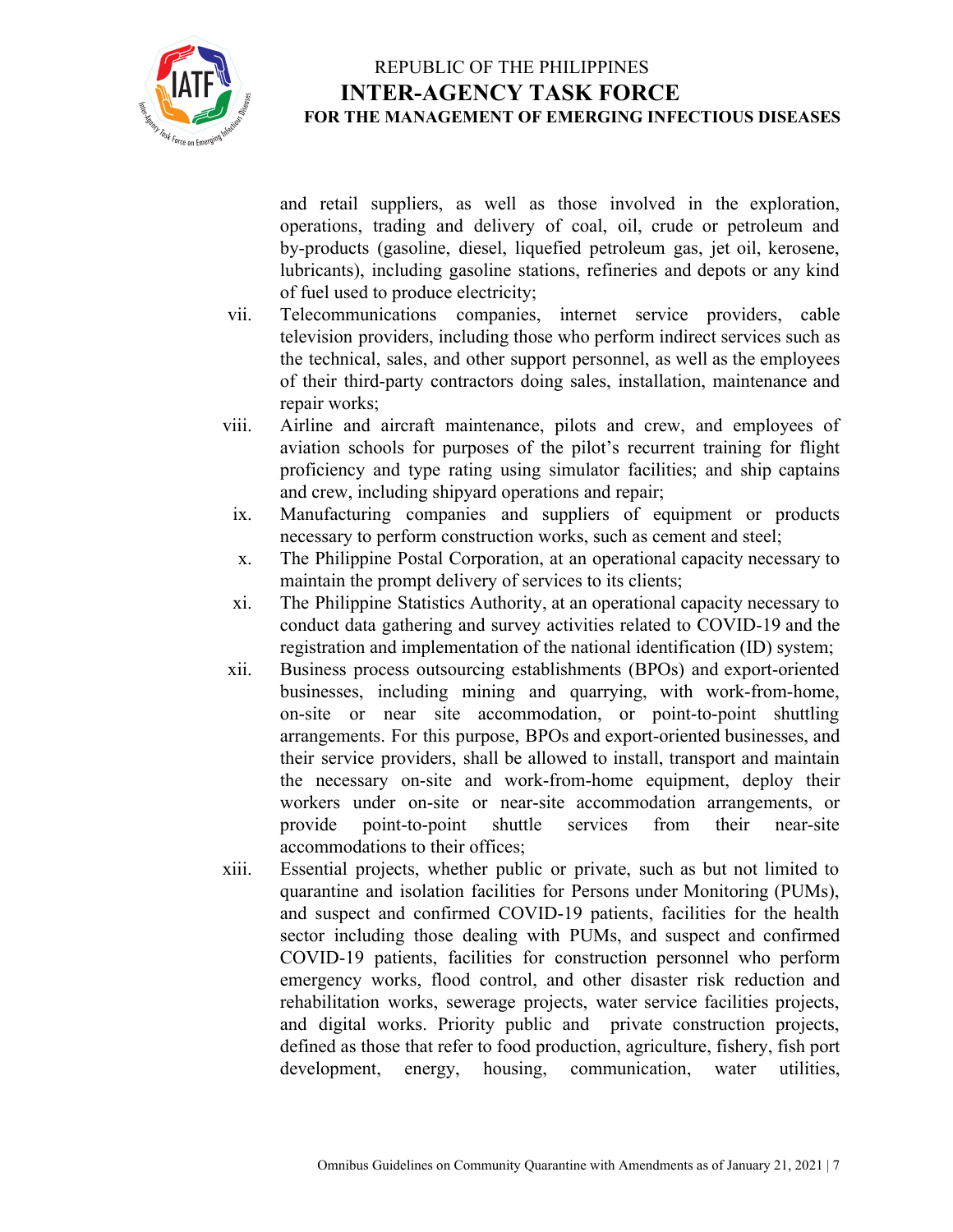

manufacturing, and Business Process Outsourcing (BPOs), shall likewise be allowed to operate in accordance with guidelines issued by the DPWH;

- xiv. Funeral and embalming services. *Provided,* that there is shuttle service and/or housing accommodation for their personnel and staff;
- xv. Humanitarian assistance personnel from civil society organizations (CSOs), non-government organizations (NGOs), and United Nations-Humanitarian Country Teams, as well as individuals performing relief operations to augment the government's response against COVID-19 and other disasters or calamities that may occur. *Provided* that they are authorized by the appropriate government agency or LGU;
- xvi. Pastors, priests, rabbis, imams or such other religious ministers whose movement shall be related to the conduct of necrological or funeral rites. Corollarily, immediate family members of the deceased who died of causes other than COVID-19 shall be allowed to move from their residences to attend the wake or interment of the deceased upon satisfactory proof of their relationship with the latter, fully complying with social distancing measures for the duration of the activity;
- xvii. Security personnel;
- xviii. Printing presses authorized by the Bureau of Internal Revenue or other appropriate agencies to print official receipts and other accountable forms;
- xix. Establishments engaged in repair and maintenance of machinery and equipment, including those engaged in the repair of computers and household fixtures and equipment; and
- xx. Real estate activities limited to leasing only;

For purposes of the foregoing, transit by permitted persons to and from the above establishments anywhere within the area covered by ECQ shall be allowed.

- 5. Agencies and instrumentalities of the government, including GOCCs, as well as LGUs, may operate with a skeleton workforce in combination with other alternative work arrangements as approved by the head of agency unless a different operational capacity is required in agencies providing health and emergency frontline services, border control, or other critical services.
- 6. Agencies and their regional offices in the executive branch shall issue accreditation, office or travel orders, to identify their respective skeleton workforces for critical services operating for the duration of the ECQ. *Bona fide* IDs issued by the respective agencies shall be sufficient for movement within the contained areas. Skeleton workforces may use official agency vehicles.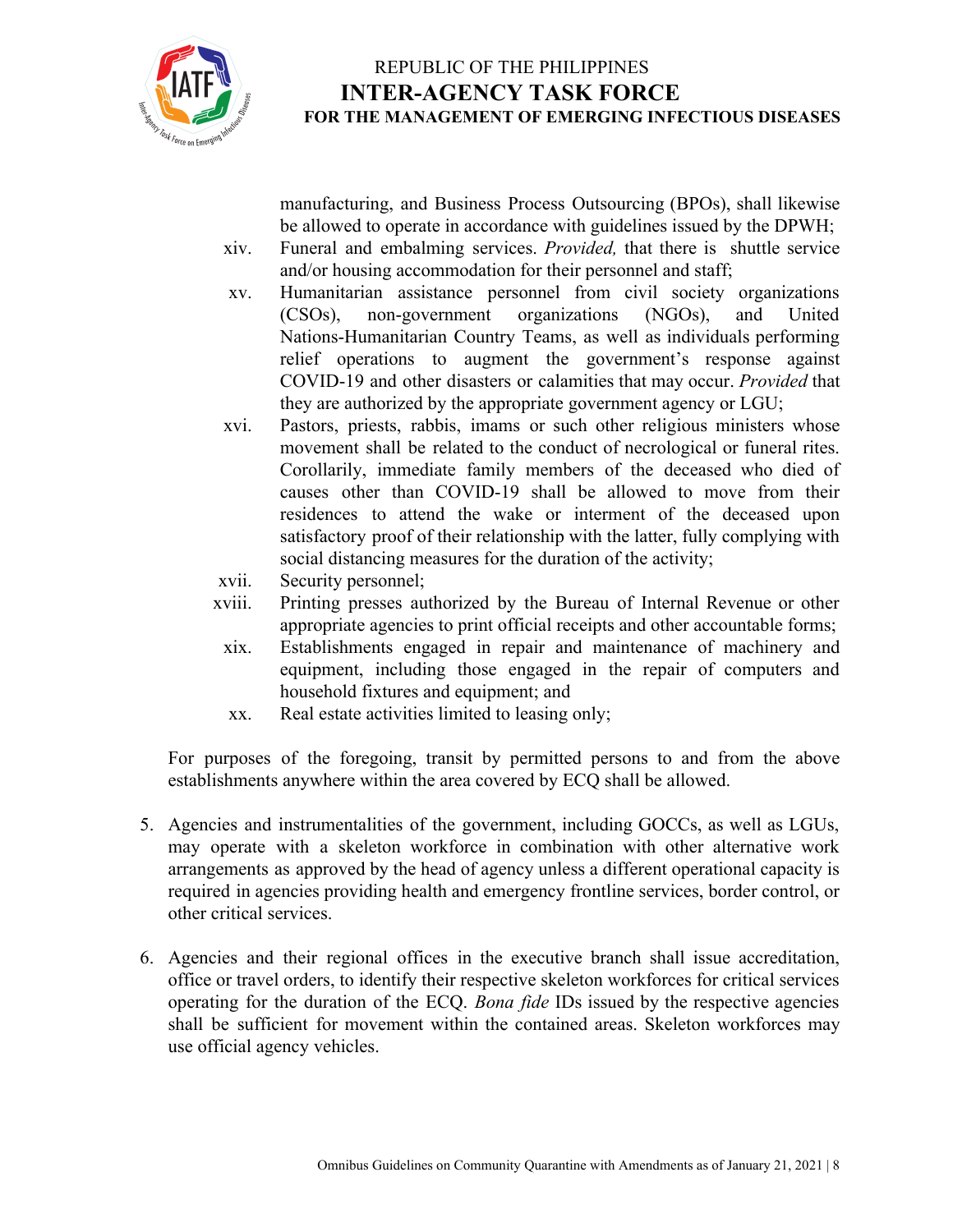

- 7. The co-equal or independent authority of the legislature (Senate and the House of Representatives), the judiciary (the Supreme Court, Court of Appeals, Court of Tax Appeals, Sandiganbayan, and the lower courts), the Office of the Ombudsman, and the Constitutional Commissions to operate and accredit their skeleton workforce, or implement any other alternative work arrangements, is recognized.
- 8. Officials and employees of foreign diplomatic missions and international organizations accredited by the Department of Foreign Affairs (DFA), whenever performing diplomatic functions and subject to the guidelines issued by the DFA, may operate with a skeleton workforce.
- 9. Only hotels or accommodation establishments with valid DOT Accreditation shall be allowed to accommodate guests and clients for legitimate purposes under a state of public health emergency. The operations of such hotels and accommodation establishments, as well as ancillary establishments within their premises such as restaurants, cafés, gyms, spas, function halls, and the like, shall be subject to guidelines issued by the DOT and the IATF. *(As amended by Paragraph A(2) IATF Resolution No. 43, June 03, 2020, and Paragraph C(2)(4) of IATF Resolution No. 95, January 15, 2021)*
- 10. Mass gatherings such as but not limited to, movie screenings, concerts, sporting events, and other entertainment activities, community assemblies, religious gatherings, and non-essential work gatherings shall be prohibited. However, gatherings that are essential for the provision of government services or authorized humanitarian activities shall be allowed.
- 11. Face-to-face or in-person classes at all levels shall be suspended.
- 12. Public transportation shall be suspended. This notwithstanding, commissioned shuttle services for employees of permitted offices or establishments, as well as point-to-point transport services provided by the government shall be allowed to operate, giving priority to healthcare workers.
- 13. Law enforcement agencies shall recognize any of the following IDs: (i) IATF IDs issued by the regulatory agencies with jurisdiction over permitted establishments or persons, (ii) *bona fide* IDs issued by establishments exempted from the strict home quarantine requirement, or (iii) RapidPass IDs. No other IDs or passes specifically exempting persons from community quarantine shall be required of workers of permitted establishments and/or offices without prejudice to requiring the presentation of other documents establishing the nature of their work, and (iv) Integrated Bar of the Philippines ID for lawyers who will provide legal representation necessary to protect rights of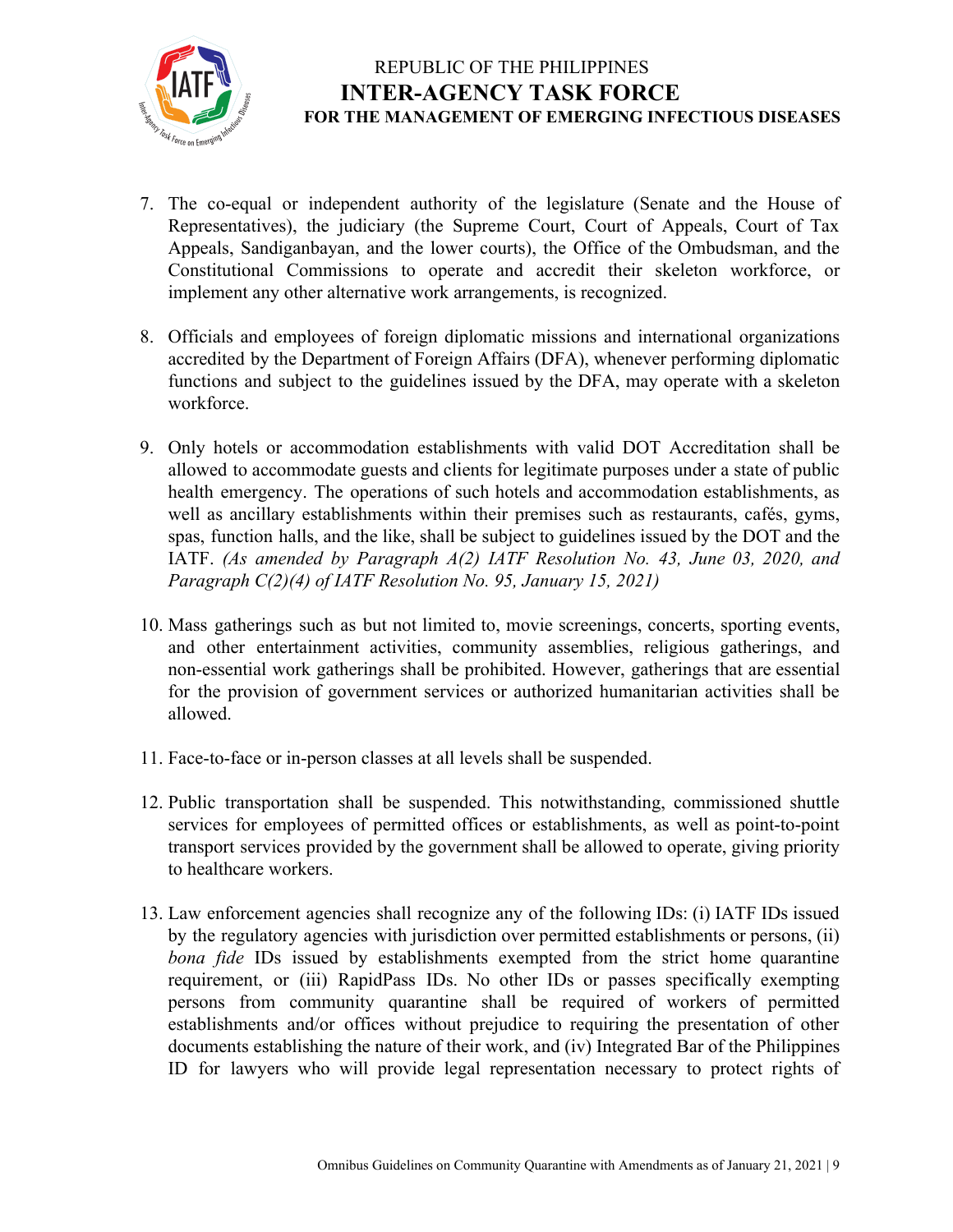

persons under custodial investigation, to bail, and to counsel during inquest proceedings. (*As amended by Paragraph B IATF Resolution No. 46, June 15, 2020)*

- 14. The movement of cargo vehicles shall be unhampered. Cargo vehicles as well as vehicles used by public utility companies, BPOs, and export-oriented establishments shall not be subject to an ID system.
- 15. Government offices and private corporations are encouraged to process payrolls online. Payroll managers, and such other employees shall be allowed to travel to process and print payrolls during ECQ.
- 16. Other exemptions from the home quarantine requirement through previous IATF resolutions or issuances by the Office of the President shall be honored.

#### **SECTION [3] GUIDELINES FOR AREAS PLACED UNDER MODIFIED ENHANCED COMMUNITY QUARANTINE.** Areas placed under MECQ shall observe the following protocols:

- 1. Minimum public health standards shall be complied with at all times for the duration of the MECQ.
- 2. Strict home quarantine shall be observed in all households, and the movement of all residents shall still be limited to accessing essential goods and services, and for work in permitted offices or establishments or such other activities listed hereunder.
- 3. Any person below fifteen (15) years old, those who are over sixty-five years of age, those with immunodeficiency, comorbidity, or other health risks, and pregnant women, including any person who resides with the aforementioned, shall be required to remain in their residences at all times, except when indispensable under the circumstances for obtaining essential goods and services, or for work in industries and offices or such other activities permitted in this Section. (As amended by Paragraph A of IATF Resolution No. 79, October 15, 2020)
- 4. The following shall be allowed to operate at full operational capacity:
	- a. All establishments, persons, or activities permitted to operate, work, or be undertaken under Section 2(4) of these Guidelines;
	- b. Media establishments, without need of PCOO accreditation;
	- c. BPOs and export-oriented establishments, without need to set up onsite or near-site accommodation arrangements;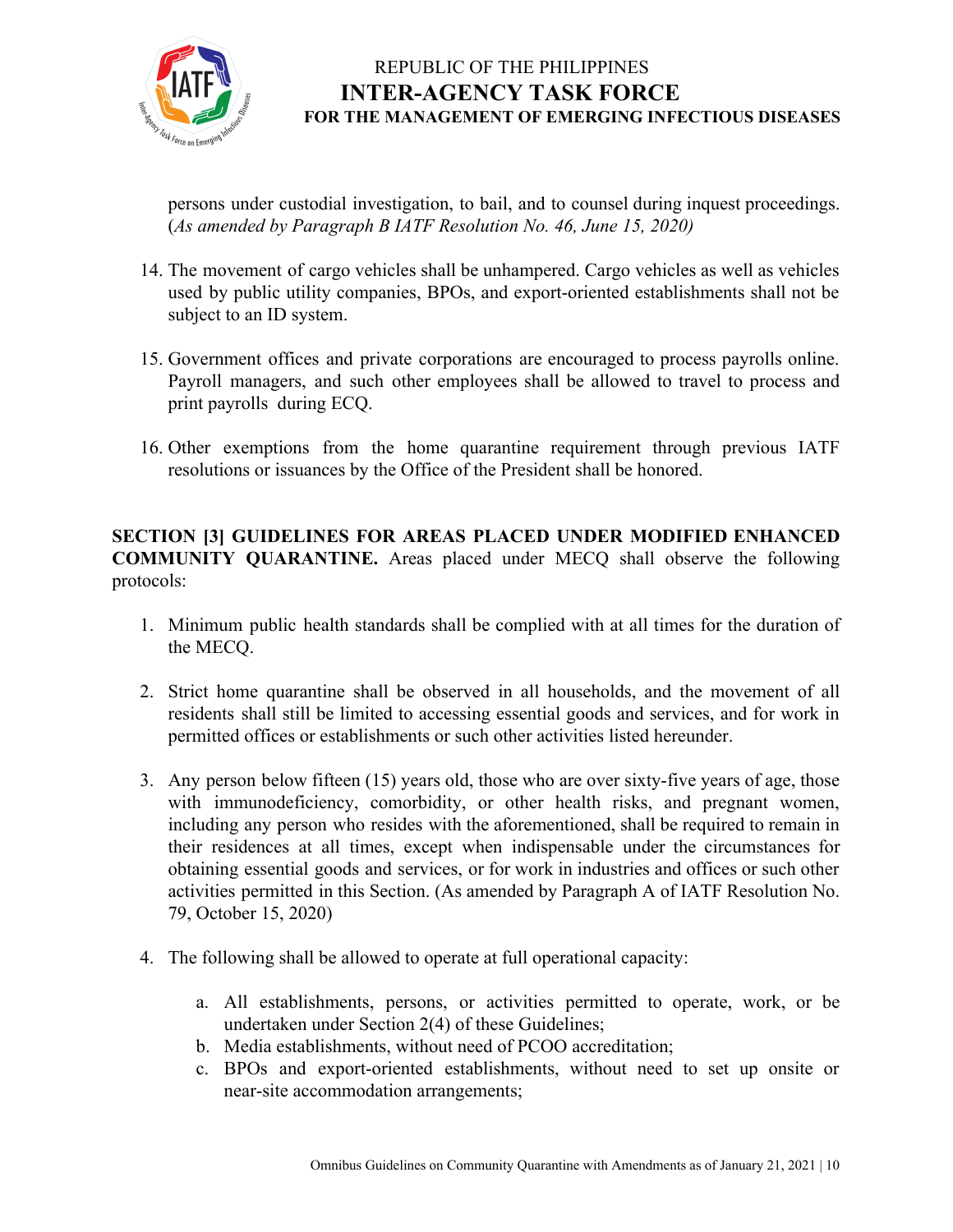

- d. E-commerce companies;
- e. Other postal and courier services, as well as delivery services for articles or products not mentioned under Section 2 of these Omnibus Guidelines;
- f. Rental and leasing, other than real estate, such as vehicles and equipment for permitted sectors;
- g. Employment activities that involve the recruitment and placement for permitted sectors; and
- h. Housing services activities, such as but not limited to plumbing, roofing, and electrical works.
- 5. The following offices, establishments or individuals conducting or providing the following activities or services are allowed to operate at fifty percent (50%) operational capacity, while encouraging work-from-home and other flexible work arrangements, where applicable:
	- a. Other manufacturing industries classified as beverages, including alcoholic drinks; electrical machinery; wood products and furniture; non-metallic products; textiles and clothing/wearing apparels; tobacco products; paper and paper products; rubber and plastic products; coke and refined petroleum products; other non-metallic mineral products; computers, electronic and optical products; electrical equipment; machinery and equipment; motor vehicles, trailers and semi-trailers; other transport equipment; and others;
	- b. Other real estate activities;
	- c. Administrative and office support such as, but not limited to, providing photocopying and billing services;
	- d. Other financial services not mentioned in Section 2 of these Omnibus Guidelines, such as, money exchange, insurance, reinsurance and non-compulsory pension funding;
	- e. Legal and accounting services;
	- f. Management consultancy services or activities;
	- g. Architectural and engineering activities, including technical testing and analysis;
	- h. Science and technology, and research and development;
	- i. Recruitment and placement agencies for overseas employment.
	- j. Advertising and market research;
	- k. Computer programming and information management services;
	- l. Publishing and printing services;
	- m. Film, music and television production;
	- n. Photography, fashion, and industrial, graphic and interior design;
	- o. Wholesale and retail trade of vehicles and their parts and components;
	- p. Repair and maintenance of vehicles as well as its parts or components, including car wash services;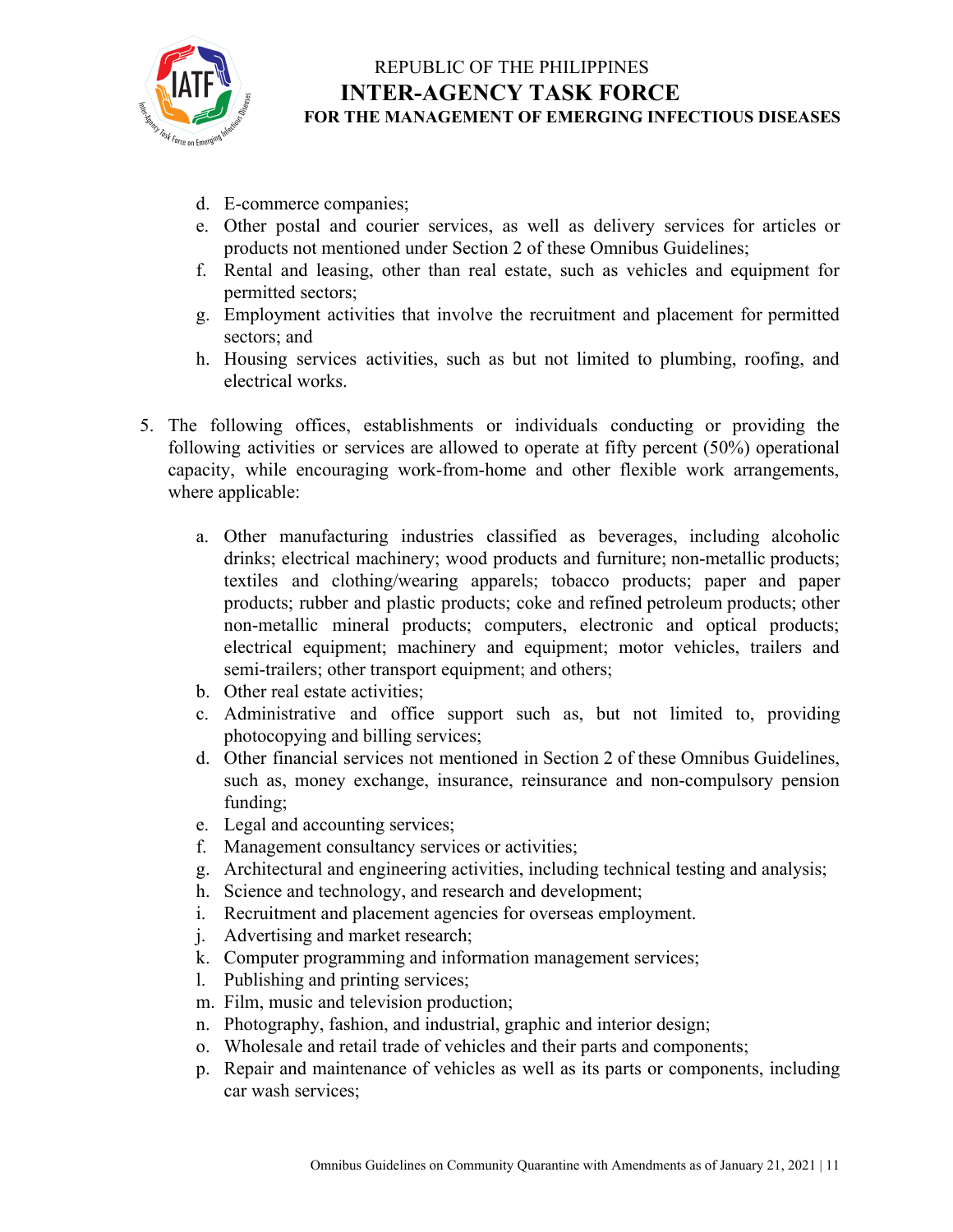

- q. Malls and commercial centers, subject to the guidelines issued by the DTI;
- r. Dining establishments and restaurants, but for delivery and take-out only;
- s. Hardware stores;
- t. Clothing and accessories;
- u. Bookstore and school and office supplies;
- v. Baby or infant care supplies;
- w. Pet food and pet care supplies;
- x. Information technology, communications and electronic equipment;
- y. Flower, jewelry, novelty, antique and perfume shops; and
- z. Toy stores, *Provided,* that their playgrounds and amusement areas, if any, shall remain closed;
- aa. Firearms and ammunition trading establishments, subject to strict regulation of the PNP-Firearms and Explosives Office; and
- bb. Pastors, priests, rabbi, imams, and other religious ministers insofar as providing home religious services to households. *Provided* that proper protocols shall be observed, such as social distancing, wearing of face masks and the like.
- 6. Agencies and instrumentalities of the government, including GOCCs, as well as LGUs may operate with a skeleton workforce in combination with other alternative work arrangements as approved by the head of agency unless a different operational capacity is required in agencies providing health and emergency frontline services, border control, and other critical services.
- 7. Accredited diplomatic missions and international organizations shall be advised to operate under a skeleton workforce, without prejudice to alternative work arrangements as the said missions or organizations may deem proper.
- 8. Only hotels or accommodation establishments with valid DOT Accreditation shall be allowed to accommodate guests and clients for legitimate purposes under a state of public health emergency. The operations of such hotels and accommodation establishments, as well as ancillary establishments within their premises such as restaurants, cafés, gyms, spas, function halls, and the like, shall be subject to guidelines issued by the DOT and the IATF.*(As amended by Paragraph A(2) of IATF Resolution No. 43, June 03, 2020, and Paragraph C(2)(4) of IATF Resolution No. 95, January 15, 2021)*
- 9. Mass gatherings such as but not limited to, movie screenings, concerts, sporting events, and other entertainment activities, community assemblies, and non-essential work gatherings shall be prohibited. Gatherings that are for the provision of critical government services and authorized humanitarian activities while adhering to the prescribed minimum health standards shall be allowed. Religious gatherings shall be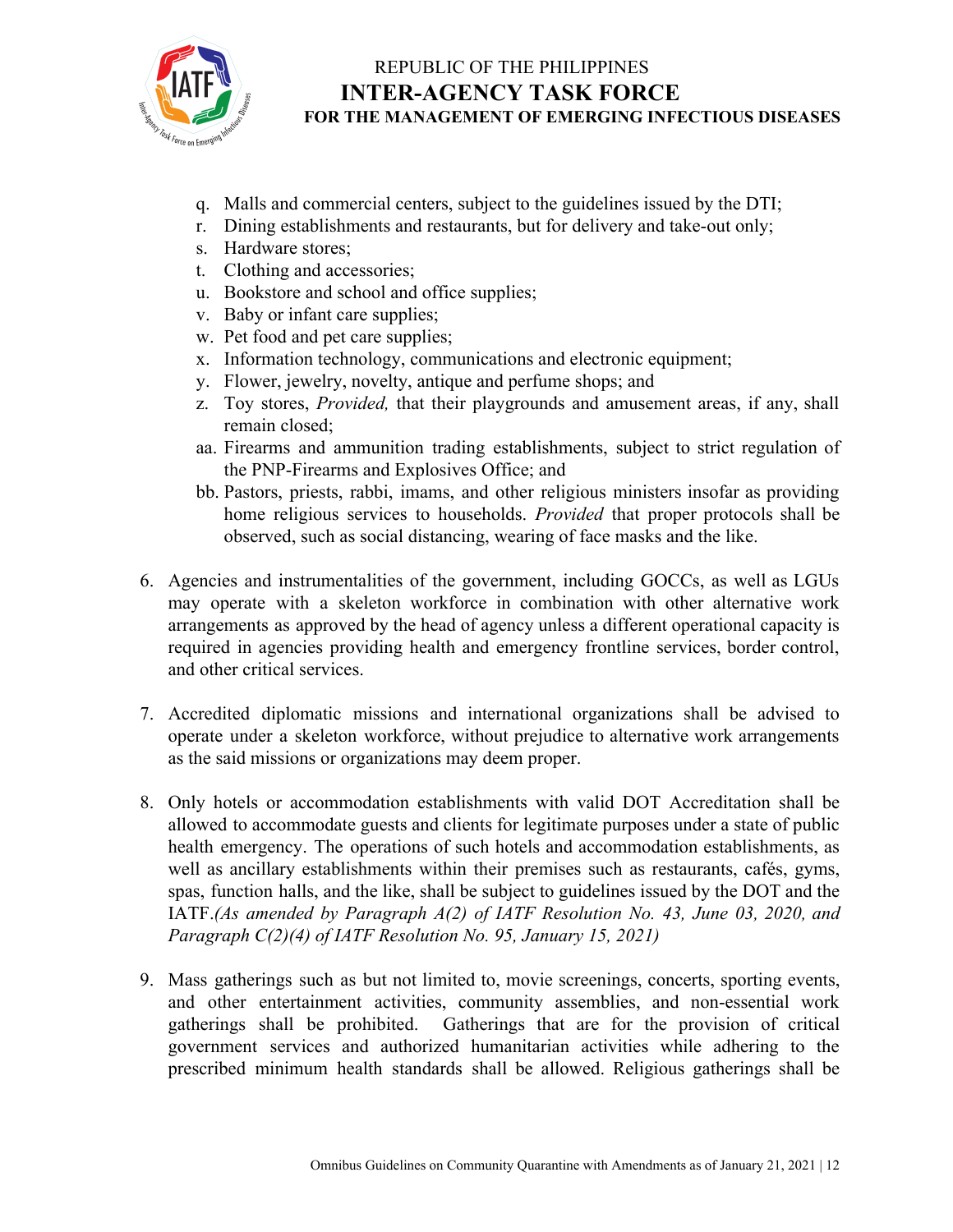

limited to not more than five (5) persons until otherwise modified through subsequent issuances of the IATF.

- 10. Face-to-face or in-person classes at all levels shall be suspended.
- 11. Public transportation shall be suspended. This notwithstanding, commissioned shuttle services for employees of permitted offices or establishments, as well as point-to-point transport services provided by the government shall be allowed to operate, giving priority to healthcare workers.
- 12. Private transportation such as company shuttles and personal vehicles utilized by persons authorized outside their residences are allowed subject to the guidelines provided by DOTr. The use of bikes and other non-motorized transportation is strongly encouraged.
- 13. Limited operations in malls and shopping centers shall be allowed, except for leisure establishments and services which shall continue to be closed. *Provided,* that establishments and services allowed to operate in malls and shopping centers may only operate at a capacity consistent with items (4) and (5) of this Section. *Provided, further*, those below fifteen (15) years old, those who are over sixty-five years of age and those with immunodeficiency, comorbidity, or other health risks, and pregnant women, including any person who resides with the aforementioned, may not enter malls and shopping centers except when indispensable under the circumstances for obtaining essential goods and services or for work in establishments located therein. *Provided, finally*, that such operations must comply with the guidelines of the DTI until otherwise modified through subsequent issuances of the IATF.
- 14. In addition to those allowed and enumerated construction projects under Section 2 of these Guidelines, other essential and priority public and private construction projects shall be allowed, subject to compliance with the DPWH construction safety guidelines: *Provided,* however, that small scale-projects as defined by the DPWH shall not be allowed.
- 15. The following shall not be allowed to operate within an area under MECQ:
	- a. Tourist destinations such as water parks, reservation service and related services;
	- b. Entertainment industries such as cinemas, theaters, and karaoke bars;
	- c. Kid amusement industries such as playroom and kiddy rides;
	- d. Libraries, archives, museums and cultural centers;
	- e. Gyms, fitness studios and sports facilities; and
	- f. Personal care services such as massage parlors, sauna, facial care and waxing.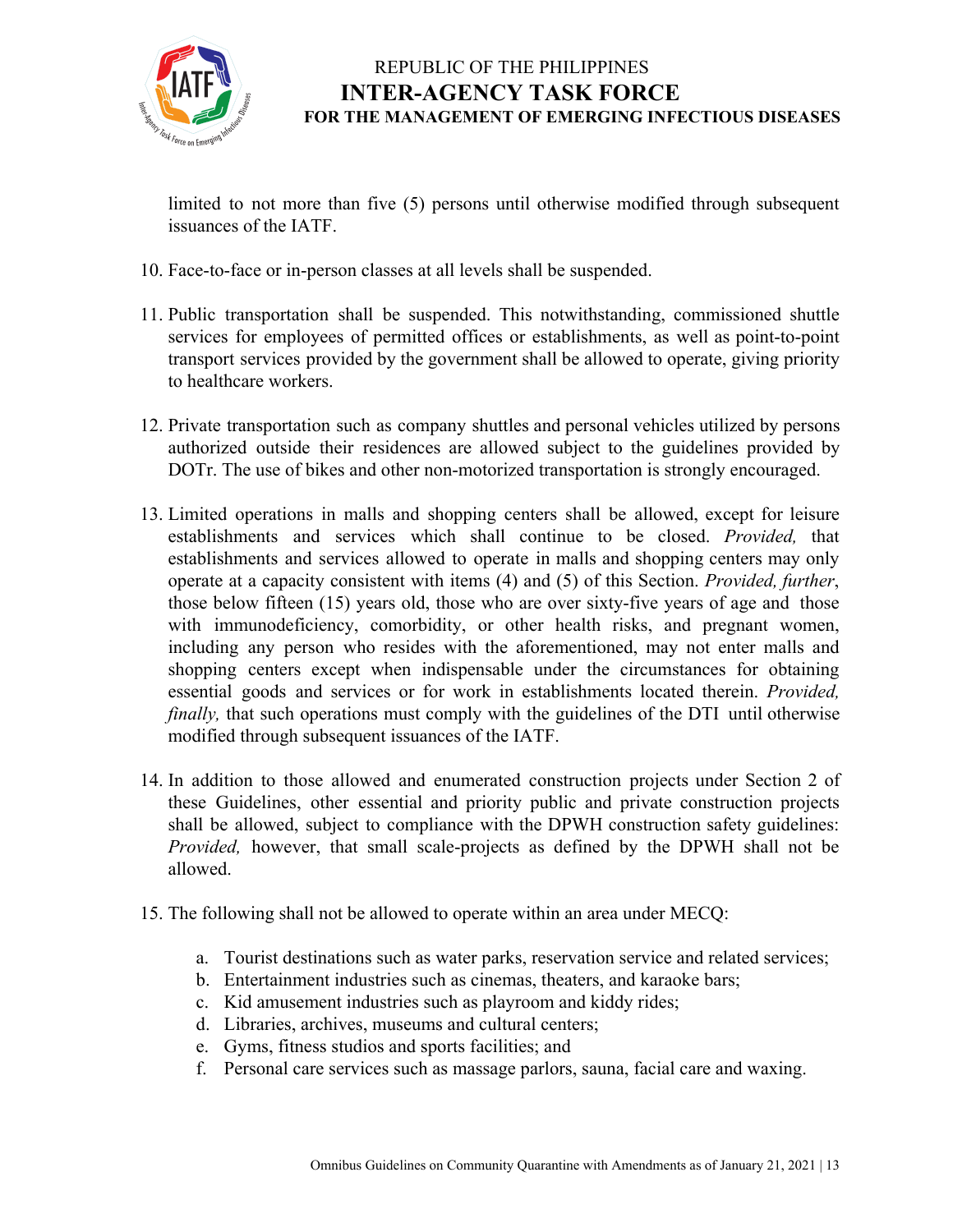

- 16. The provisions relative to processing of payrolls, the RapidPass system, use of government owned or hired vehicles and identification cards for humanitarian assistance actors and public and private employees in areas under ECQ shall likewise apply in areas under MECQ.
- 17. Individual outdoor exercise such as outdoor walks, jogging, running or biking are allowed within MECQ areas. *Provided,* that the minimum health standards and precautions such as the wearing of masks and the maintenance of social distancing protocols are observed.
- 18. Other exemptions from the ECQ through previous IATF resolutions or issuances by the Office of the President shall also be applied in MECQ.

**SECTION [4] GUIDELINES FOR AREAS UNDER GENERAL COMMUNITY QUARANTINE.** Areas placed under GCQ shall observe the following protocols:

- 1. Minimum public health standards shall be complied with at all times for the duration of the GCQ.
- 2. The movement of all persons in areas placed under GCQ shall be limited to accessing essential goods and services, and for work in the offices or industries permitted to operate hereunder. *Provided*, that movement for leisure purposes shall not be allowed.
- 3. Any person below fifteen (15) years old, those who are sixty-five (65) years old and above, those with immunodeficiency, comorbidity, or other health risks, and pregnant women, including any person who resides with the aforementioned, shall be required to remain in their residences at all times, except when indispensable under the circumstances for obtaining essential goods and services or for work in permitted industries and offices. (As amended by Paragraph A of IATF Resolution No. 79, October 15, 2020)
- 4. Work in all government offices may be at full operational capacity or under such alternative work arrangements as agencies may deem proper in accordance with the relevant rules and regulations issued by the Civil Service Commission (CSC). *Provided that* for offices requiring employees to report physically, commissioned shuttle services as well as point-to-point transport services may be provided.
- 5. Accredited diplomatic missions and international organizations may operate at fifty percent (50%) capacity. Alternative work arrangements such as flexible work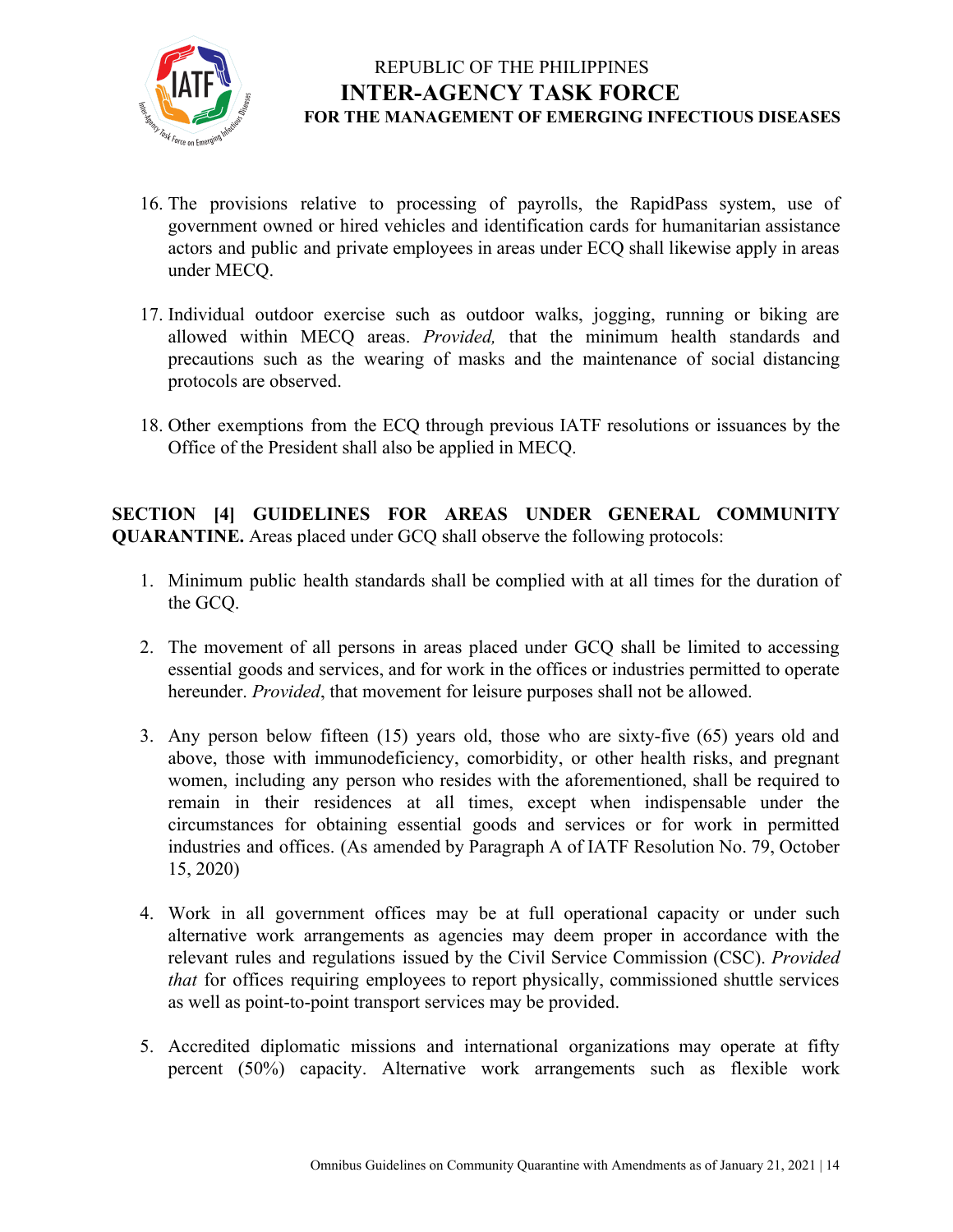

arrangements, compressed work week, telework, and telecommuting is strongly encouraged.

- 6. All permitted establishments and activities under Section 2(4) shall be allowed to operate or be undertaken at full operational capacity. In addition, the following sectors or industries shall be allowed to operate at an operational capacity provided herein:
	- a. **Category I Industries -** Power, energy, water, and other utilities, agriculture, fishery, and forestry industries, food manufacturing and food supply chain businesses, including food retail establishments such as supermarkets, grocery stores, and food preparation establishments insofar as take-out and delivery services, food delivery services, health-related establishments, the logistics sector, information technology and telecommunication companies, the media, at full operational capacity;
	- b. **Category II Industries -** Mining and other manufacturing, and electronic commerce companies, as well as other delivery, repair and maintenance, and housing and office services, at anywhere between fifty percent (50%) up to full operational capacity, and without prejudice to work-from-home and other alternative work arrangements; and
	- c. **Category III Industries -** Financial services, legal and accounting, and auditing services, professional, scientific, technical, and other non-leisure services, barbershops and salons and other non-leisure wholesale and retail establishments, from skeleton workforce to fifty percent (50%) operational capacity, and without prejudice to work-from-home and other alternative work arrangements.

The foregoing lists of sectors and industries per category are illustrative. Specific industries under each category are reflected in a separate document issued by the DTI which shall contain the updated guidelines to implement gradual increase of operational and venue capacity including operating hours, without diminution of the current capacities and hours previously allowed. This is without prejudice to the authority of the DTI to recategorize industries as may be found in Paragraphs (6) and (9) herein.(As amended by Paragraph  $B(2)(c)$  of IATF Resolution No. 41, May 29, 2020, Paragraph B(1) of IATF Resolution No. 49, June 25, 2020, Paragraph E of IATF Resolution No. 51, July 02, 2020, Paragraph C of IATF Resolution No. 56, July 16, 2020, and by Paragraph A of IATF Resolution No. 79, October 15, 2020)

7. Limited operations in malls and shopping centers shall be allowed, except for leisure establishments and services which shall continue to be closed. *Provided,* that establishments and services allowed to operate in malls and shopping centers may only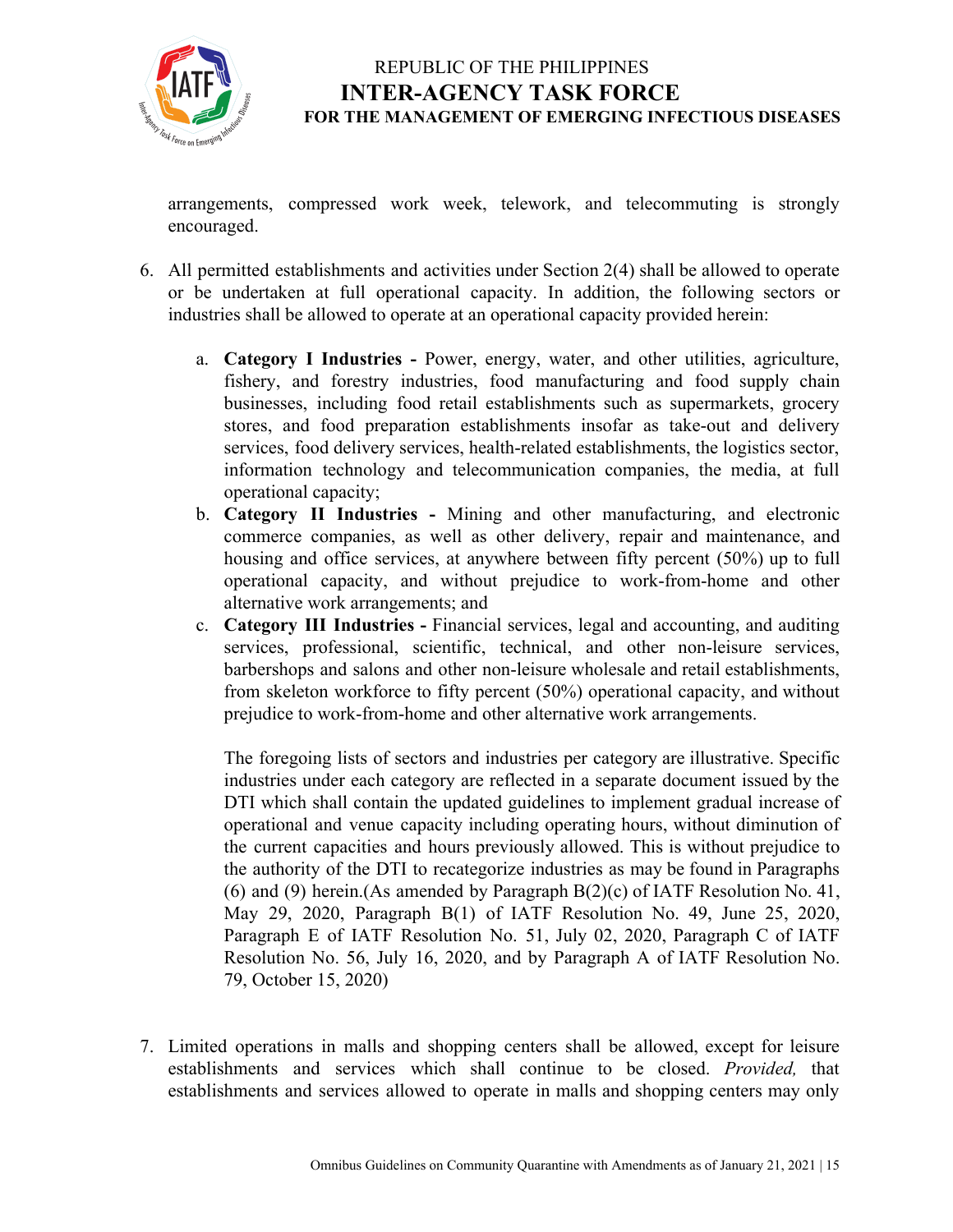

operate at a capacity consistent with Section 2(4) of these Omnibus Guidelines. *Provided, further*, those below fifteen (15) years old, those who are over sixty-five years of age and those with immunodeficiency, comorbidity, or other health risks, and pregnant women, including any person who resides with the aforementioned, may not enter malls and shopping centers except when indispensable under the circumstances for obtaining essential goods and services or for work in establishments located therein until otherwise modified through subsequent issuances of the IATF. *Provided, finally,* that operations of malls and shopping centers are subject to the guidelines of the DTI. (As amended by Paragraph A of IATF Resolution No. 79, October 15, 2020)

- 8. All public and private construction projects shall be allowed, but with strict compliance to the construction safety guidelines issued by the DPWH for the implementation of infrastructure projects during the COVID-19 pandemic.
- 9. Amusement, gaming, and fitness establishments, as well as those in the kids and the tourism industries, and all **Category IV** industries may not operate. Industries in **Category IV** are reflected in the DTI issuance mentioned above. The DTI, in consultation with the Department of Finance, Department of the Interior and Local Government, and the Department of Tourism is hereby authorized to gradually recategorize industries from Category IV to Category III as may be deemed necessary. The resumption of, or gradual increase in operating capacity, and continued operations of Category III industries shall be subject to their proprietors' compliance with the proper health protocols set by the DTI. Further, their compliance shall be assessed through a post-audit mechanism which shall be led by the DTI, DOH, LGU Health Office and/or other deputized organizations. (As amended by Paragraph C of IATF Resolution No. 56, July 16, 2020)
- 10. Only hotels or accommodation establishments with valid DOT Accreditation shall be allowed to accommodate guests and clients for legitimate purposes under a state of public health emergency. The operations of such hotels and accommodation establishments, as well as ancillary establishments within their premises such as restaurants, cafés, gyms, spas, function halls, and the like, shall be subject to guidelines issued by the DOT and the IATF. *(As amended by Paragraph A(2) of IATF Resolution No. 43, June 03, 2020, Paragraph D of IATF Resolution No. 48, June 22, 2020, Paragraph B(2) of IATF Resolution No. 49, June 25, 2020, C(3) of IATF Resolution No. 70, September 10, 2020, Paragraph A of IATF Resolution No. 79, October 15, 2020, and further amended by Paragraph C(2)(4) of IATF Resolution No. 95, January 15, 2021)*
- 11. Face-to-face or in-person classes shall be suspended. For Academic Year 2020-2021, the following shall be observed for the conduct of classes: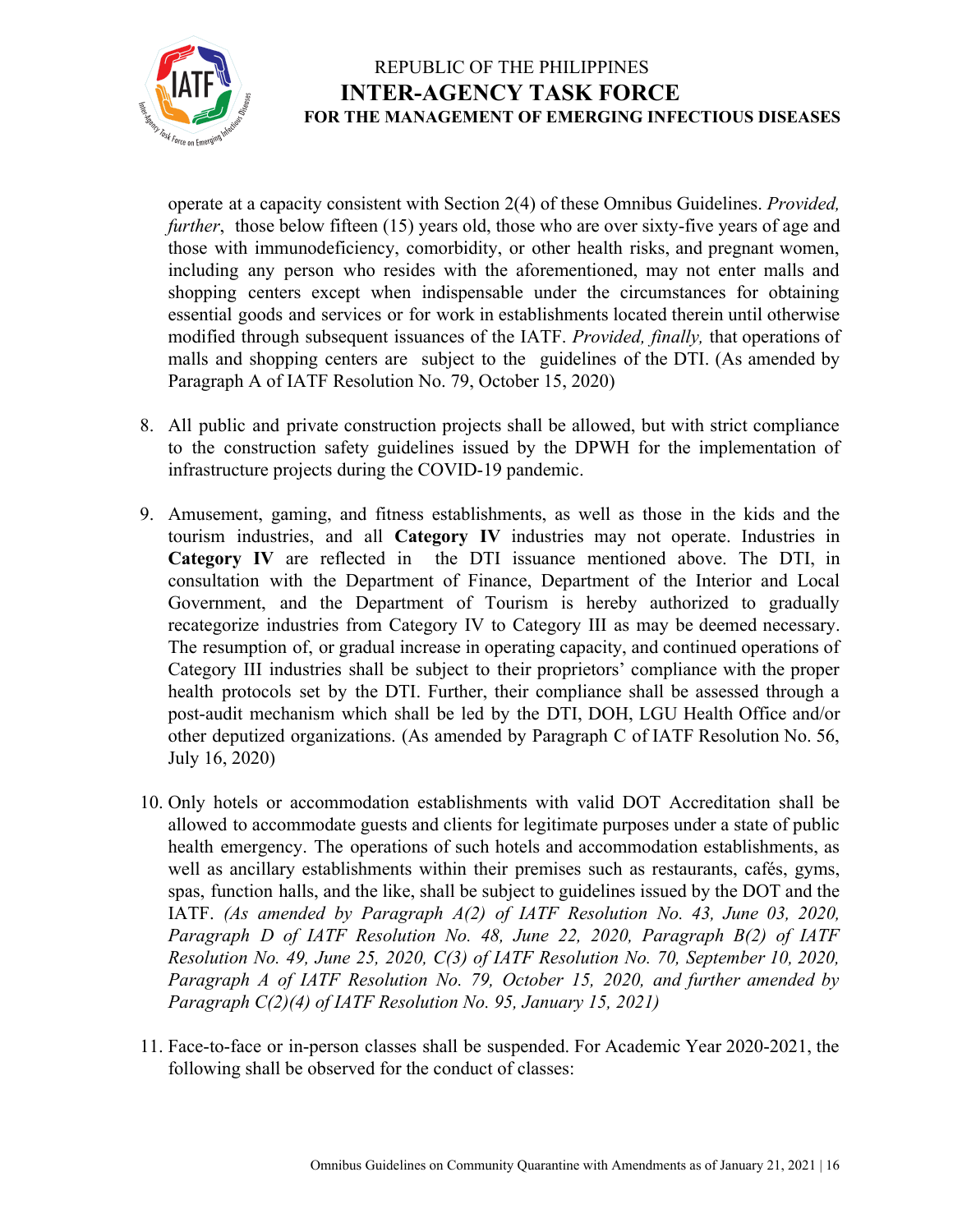

- a. For basic education, the Basic Education Learning Continuity Plan of the Department of Education (DepEd) shall be adopted, as follows:
	- i. Opening of classes for the basic education shall be on 24 August 2020 and shall end on 30 April 2021;
	- ii. Opening of private schools will be allowed within the period provided by law. *Provided,* that school learning continuity plan shall be submitted; no face-to-face classes will be allowed earlier than 24 August 2020; and, from 24 August, face-to-face learning shall only be allowed when the local risk severity grading permits, and subject to compliance with minimum public health standards;
	- iii. Adoption of various learning delivery options such as but not limited to face-to-face, blended learnings, distance learnings, and homeschooling and other modes of delivery shall be implemented depending on the local COVID Risk Severity Classification and compliance with minimum public health standards; and
	- iv. Conduct of curricular and co-curricular activities involving gatherings such as science fairs, showcase of portfolios, trade fairs, school sports, campus journalism, festival of talents, job fairs, and other similar activities is cancelled, except those conducted online.
- b. For higher education, the recommendations of the Commission on Higher Education (CHED) for higher education institutions (HEIs) shall be adopted, as follows:
	- i. The rolling opening of classes will be based on education delivery mode, compliance with minimum health standards and the situation on the ground:
		- 1. HEIs using full online education can open anytime;
		- 2. HEIs using flexible learning can open anytime in August 2020;
		- 3. HEIs using significant face-to-face or in-person mode can open not earlier than 01 September 2020;
		- 4. No face-to-face or in-person classes until 31 August 2020.
	- ii. Private HEIs are encouraged to change their academic calendar and open in August 2020.
- c. For technical vocational education and training (TVET) of the Technical Educational and Skills Development Authority (TESDA), the following trainings and assessments may be conducted or provided by Technical Vocational Institutions (TVIs) and TESDA Technology Institutions (TTIs) subject to compliance with TESDA Guidelines and minimum public health standards.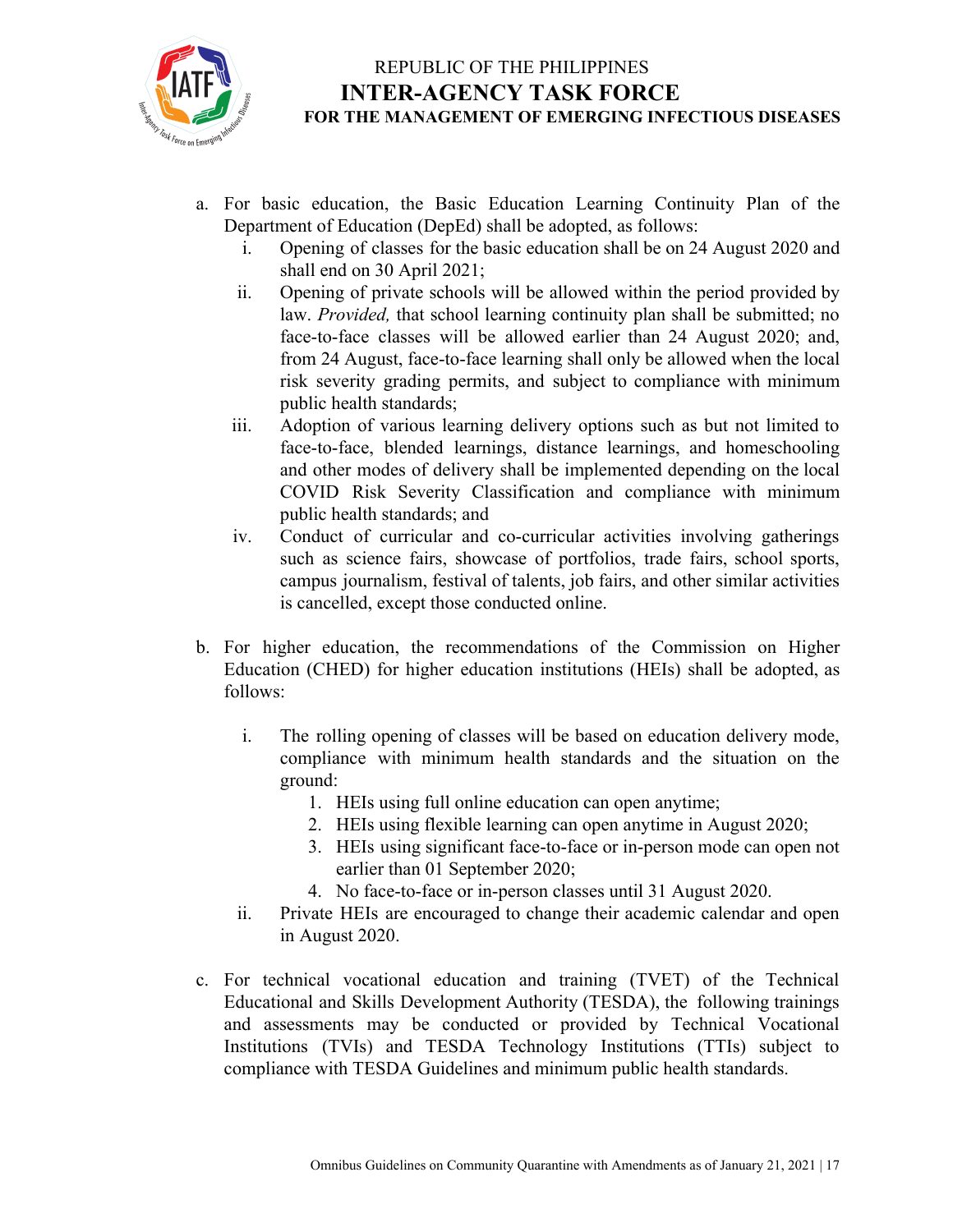

- i. Full online/E-learning trainings;
- ii. All training programs related to agriculture/fishery qualifications for food production and processing, domestic work, and other TVET qualifications as may be allowed by the DTI;
- iii. Distance Learning for TVET programs;
- iv. E-learning component of Blended Learning for TVET programs
- v. Dual Training System, Enterprise-Based Training, and In-Plant Training in establishments allowed to operate under GCQ, and
- vi. Virtual Assessment and Portfolio Assessment through electronic means for certain TVET qualifications.
- vii. Face-to-face competency assessment for domestic work, caregiver and housekeeping qualifications, ship's catering, and such other TVET qualifications as may be allowed by DTI up to 50% assessment site capacity, provided there is strict compliance with minimum public health standards, TESDA Guidelines and consultation with local government units. (*As amended by Paragraph C of IATF Resolution No. 47, June 19, 2020, and Paragraph B of IATF Resolution No. 78, October 08, 2020.)*
- 12. Mass gatherings such as but not limited to, movie screenings, concerts, sporting events, and other entertainment activities, community assemblies, and non-essential work gatherings shall be prohibited. Gatherings that are for the provision of critical government services and authorized humanitarian activities while adhering to the prescribed minimum health standards shall be allowed. Religious gatherings in areas under General Community Quarantine shall be allowed up to thirty percent (30%) of the seating capacity. *Provided that,* religious gathering shall be limited to the conduct of religious worship and/or service; *Provided further,* that there is no objection from the local government unit where the religious gathering may take place. The religious denominations should strictly observe their submitted protocols and the minimum public health standards, particularly the social distancing measures and non-pharmaceutical interventions such as the obligatory wearing of face masks and immediate availability of hand hygiene necessities in the premises. (As amended by Paragraph B of IATF Resolution No. 80, October 22, 2020)
- 13. Outdoor non-contact sports and other forms of exercise such as but not limited to walking, jogging, running, biking, golf, swimming, tennis, badminton, equestrian, range shooting, diving, and skateboarding are allowed. Provided, that the minimum public health standards such as the wearing of masks and the maintenance of social distancing protocols, and no sharing of equipment where applicable, are observed. Provided, further, that operations of the relevant clubhouses or similar establishments, if any, shall be limited to basic operations and restaurants and cafés therein are hereby allowed to operate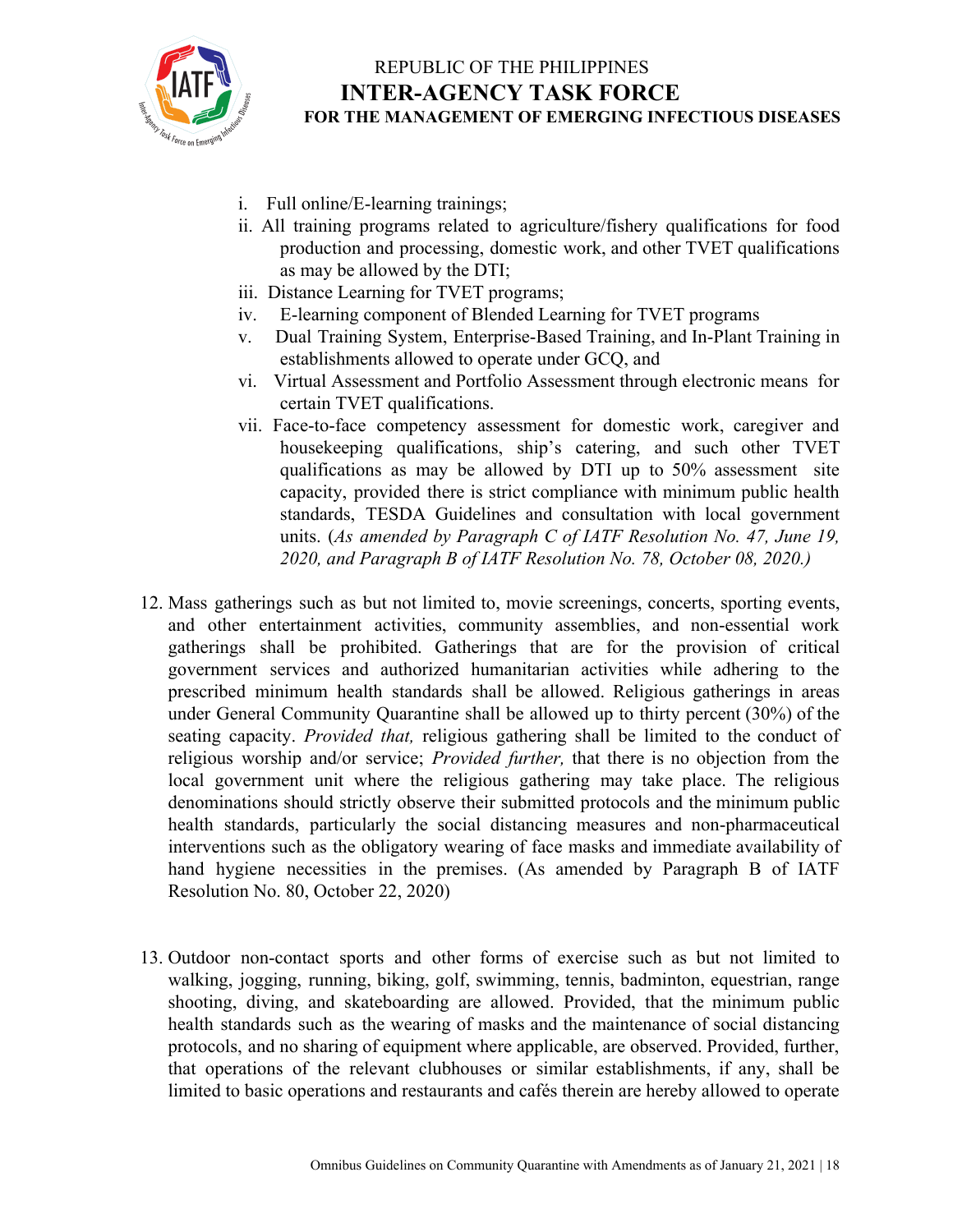

at thirty percent (30%) venue capacity provided that it allows for social distancing protocols and that such establishments are compliant with the proper protocols prescribed by the DTI. In this regard, the operation of these dine-in establishments is hereby allowed up to 9:00 PM. For this purpose, the prohibition in Section 4(3) does not apply. Spectators in all non-contact sports and exercises shall be prohibited.(As amended by Paragraph A(3)(a) of IATF Resolution No. 43, June 03, 2020 and further amended by Paragraph D of IATF Resolution No. 48, June 22, 2020, Paragraph B(3) of IATF Resolution No. 49, June 25, 2020, and Paragraph B of IATF Resolution No. 56, July 16, 2020.)

- 14. The road, rail, maritime, and aviation sectors of public transportation shall be allowed to operate at such capacity and protocols in accordance with guidelines issued by the DOTr. (*As amended by Paragraph D(7)(a) IATF Resolution No. 94, January 14, 2021)*
- 15. Visits to open-air memorial parks and cemeteries shall be limited to not more than ten (10) persons per group. The number of groups allowed at any given time shall be left to the discretion of the management of such memorial parks and cemeteries taking into consideration minimum public health standards and social distancing. (*As introduced by IATF Resolution No. 49, June 25, 2020*)

**SECTION [5] GUIDELINES FOR AREAS PLACED UNDER MODIFIED GENERAL COMMUNITY QUARANTINE.** Areas placed under MGCQ shall observe the following protocols:

- 1. Minimum public health standards shall be complied with at all times for the duration of the MGCQ.
- 2. The movement of all persons in areas placed under MGCQ shall be limited to accessing essential goods and services, for work in the offices or industries permitted to operate hereunder, and for other activities permitted under this Section. *(As amended by Paragraph A(4)(a) of IATF Resolution No. 43, June 03, 2020)*
- 3. Any person below ten (10) years old, those who are over sixty-five (65) years of age and above, those with immunodeficiency, comorbidity, or other health risks, and pregnant women shall be required to remain in their residences at all times; Provided that all activities and movements allowed under other Sections of these Guidelines for the foregoing persons shall continue to be permitted under MGCQ. *(As amended by Paragraph A(4)(b) of IATF Resolution No. 43, June 03, 2020, Paragraph A of IATF Resolution No. 79, October 15, 2020, Paragraph B(8) of IATF Resolution No. 84, November 19, 2020, and by Paragraph B of IATF Resolution No. 95, January 21, 2021)*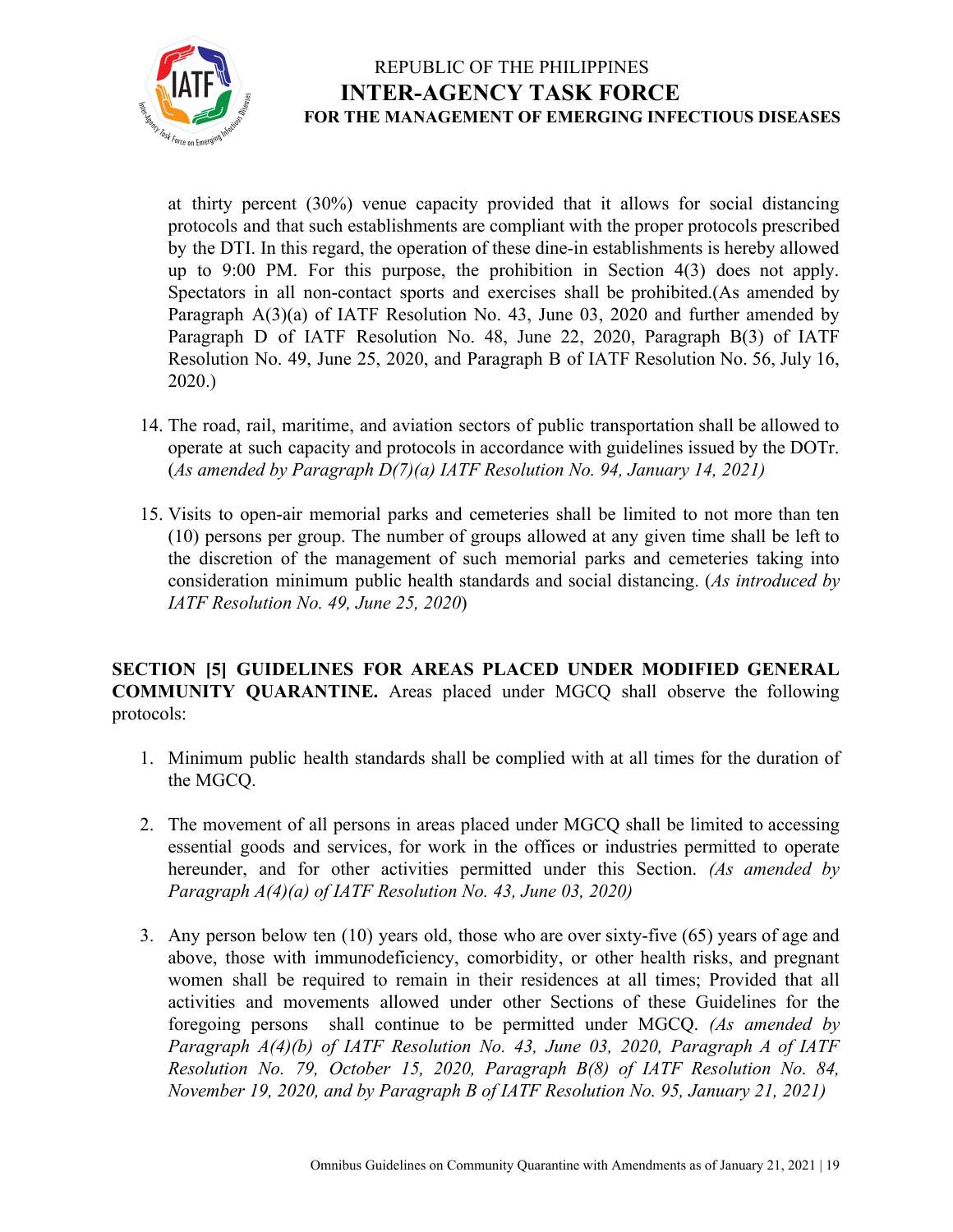

- 4. Indoor and outdoor non-contact sports and other forms of exercise such as but not limited to walking, jogging, running, biking, golf, swimming, tennis, badminton, equestrian, range shooting, and skateboarding are allowed. *Provided,* that the minimum public health standards such as the wearing of masks and the maintenance of social distancing protocols, and no sharing of equipment where applicable, are observed. For this purpose, the prohibition in Section 5(3) does not apply. Spectators in all non-contact sports and exercises shall be prohibited. *(As amended by Paragraph A(4)(c) of IATF Resolution No. 43, June 03, 2020, and Paragraph B of IATF Resolution No. 56, July 16, 2020)*
- 5. Mass gatherings such as but not limited to, movie screenings, concerts, sporting events, and other entertainment activities, religious services, and work conferences shall be allowed provided that participants shall be limited to fifty percent (50%) of the seating or venue capacity. *(As amended by Paragraph A(4)(d) of IATF Resolution No. 43, June 03, 2020)*
- 6. Limited face-to-face or in-person classes may be conducted in HEIs provided there is strict compliance with minimum public health standards, consultation with local government units, and compliance with guidelines set by CHED.

Face-to-face TVET training and competency assessment may be conducted at up to 50% training and assessment site capacity, provided there is strict compliance with minimum public health standards, TESDA Guidelines and consultation with local government units.

For K-12 Basic Education, the Basic Education Learning Continuity Plan of the DepEd shall be adopted.

For this purpose, the prohibition in Section 5(3) does not apply. *(As amended by Paragraph A(4)(e) of IATF Resolution No. 43, June 03, 2020 and amended by Paragraph C of IATF Resolution No. 47, June 19, 2020))*

- 7. Work in all public and private offices may be allowed to resume physical reporting to work at full operating capacity, with alternative work arrangements for persons who are sixty (60) years old and above, those with immunodeficiency, comorbidity, or other health risks, and pregnant women.
- 8. The road, rail, maritime, and aviation sectors of public transportation shall be allowed to operate at such capacity and following the protocols as provided for by the DOTr. (*As amended by Paragraph D(7)(b) IATF Resolution No. 94, January 14, 2021)*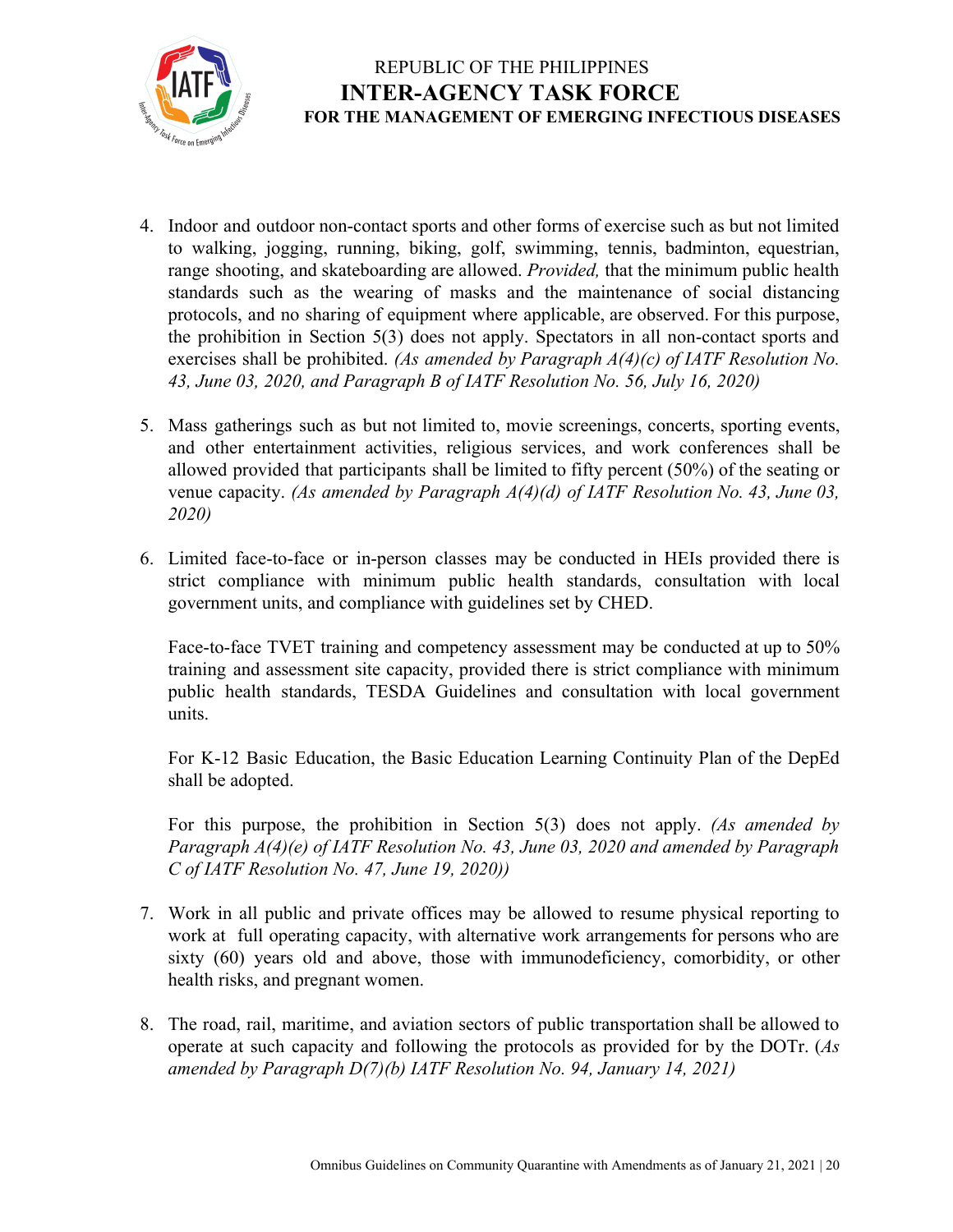

- 9. Private transportation shall be allowed subject to the guidelines provided by DOTr.
- 10. All public and private construction projects shall be allowed subject to strict compliance with the construction safety guidelines issued by the DPWH for the implementation of infrastructure projects during the COVID-19 pandemic.
- 11. Only hotels or accommodation establishments with valid DOT Accreditation shall be allowed to accommodate guests and clients for legitimate purposes under a state of public health emergency. The operations of such hotels and accommodation establishments, as well as ancillary establishments within their premises such as restaurants, cafés, gyms, spas, function halls, and the like, shall be subject to guidelines issued by the DOT and the IATF. (*As amended by Paragraph C(2)(4) of IATF Resolution No. 95, January 15, 2021)*
- 12. Except as otherwise provided below, all permitted establishments and activities under Categories I, II and III of Section 4(6) and those in previous Sections of these Omnibus Guidelines shall be allowed to operate or be undertaken at full operational capacity:
	- a. Barber shops, salons, and other personal care service establishments, at a maximum of fifty percent (50%) of venue capacity;
	- b. Dine-in restaurants, fast food and food retail establishments, including those in supermarkets, grocery stores, and food preparation establishments, at a maximum of fifty percent (50%) of seating capacity
	- *c.* Category IV and all other establishments not permitted to operate under previous Sections of these Guidelines, at a maximum of fifty percent (50%) operational capacity. Notwithstanding the foregoing, the DTI is hereby authorized to issue a negative list of industries which shall remain prohibited even in areas under MGCQ. Establishments in the negative list shall not be allowed to operate in any form of community quarantine. *(As amended by Paragraph A(4)(f) of IATF Resolution No. 43, June 03, 2020, and Paragraph D of IATF Resolution No. 56, July 16, 2020, Paragraph A of IATF Resolution No. 79, October 15, 2020, and Paragraph C(2)(4) of IATF Resolution No. 95, January 15, 2021*)
- 13. Work in government offices may be at full operational capacity, or under such alternative work arrangements as agencies may deem appropriate in accordance with the relevant rules and regulations issued by the CSC.
- 14. Accredited diplomatic missions and international organizations may resume full operations.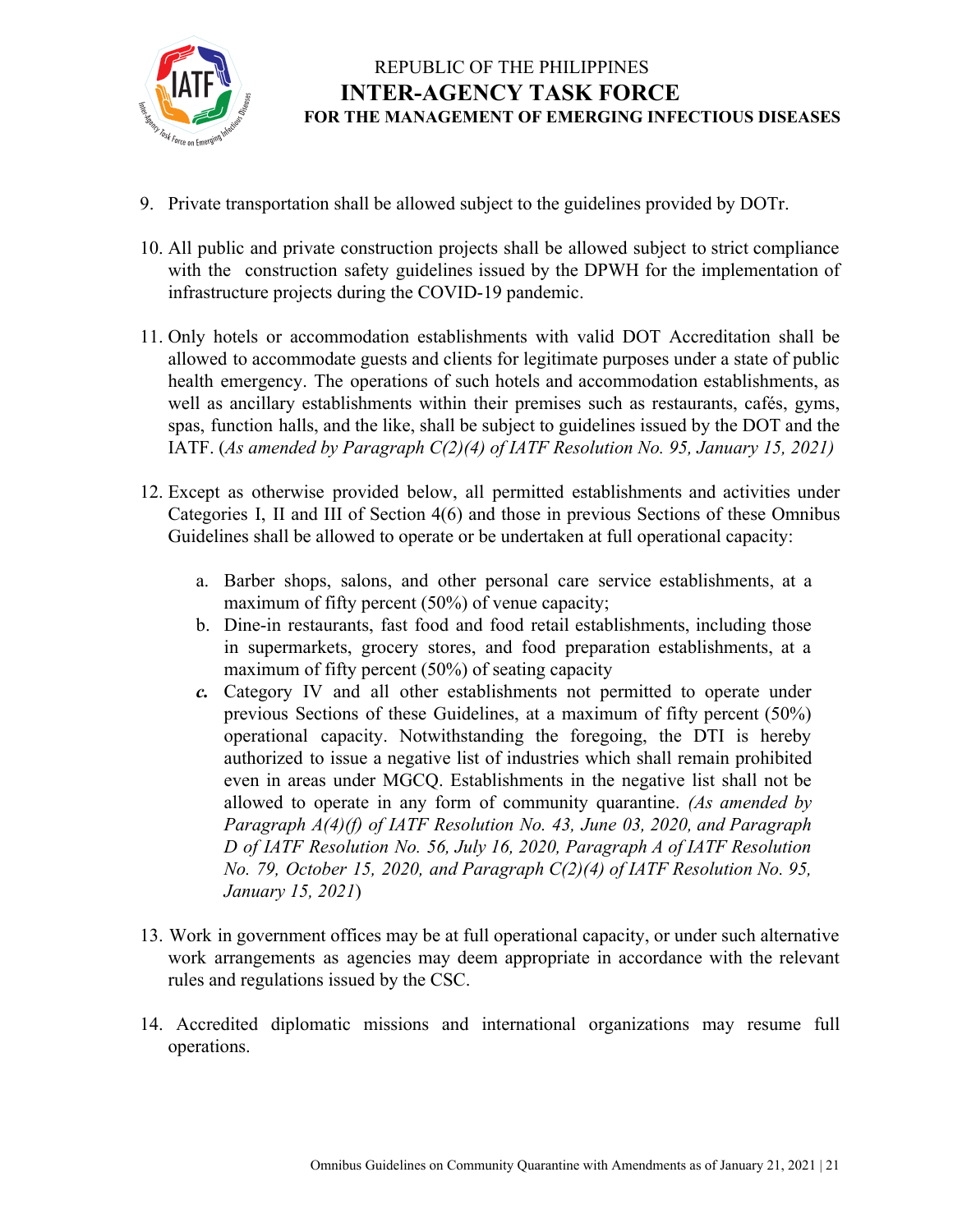

**SECTION [6] POST-COMMUNITY QUARANTINE SCENARIO.** Areas where no community quarantine is in place can be considered as being under the New Normal.

#### **SECTION [7] GUIDELINES FOR INTERZONAL AND INTRAZONAL MOVEMENT.**

1. The movement of all types of cargoes by land, air, or sea within and across areas placed under any form of community quarantine shall be unhampered. Workers in the logistics sector, such as cargo, trucking, courier delivery and port operations shall likewise be allowed to transit across areas placed under any form of community quarantine. All LGUs are directed to strictly abide by this national policy. *Provided,* that only a maximum of five (5) personnel may operate cargo and delivery vehicles by land, with or without load.

LGUs and local health units (LHUs) are hereby enjoined not to issue orders contrary to or inconsistent with said directive, such as, but not limited to, requiring asymptomatic drivers and crew of cargo or service delivery vehicles to undergo mandatory fourteen (14)-day home quarantine. *Provided, further,* that strict social distancing measures must be observed, which may include, if necessary, the putting up of additional safe and humane seats or space in the vehicles. *Provided, finally*, that the PNP retains its authority to conduct inspection procedures in checkpoints for the purpose of ensuring that protocols on strict home quarantine are observed.

2. (a) The movement of the following authorized persons outside their residences (APOR) within and across areas placed under any form of community quarantine shall be permitted: (1) health and emergency frontline services personnel, (2) government officials and government frontline personnel, (3) duly-authorized humanitarian assistance actors (HAAs), (4) persons traveling for medical or humanitarian reasons, (5) persons going to the airport for travel abroad, (6) anyone crossing zones for work or business permitted in the zone of destination, and going back home. The following persons shall also be considered as APOR: (a) returning or repatriated OFWs and other Overseas Filipinos (OFs) returning to their places of residence, and (b) other persons transported through the efforts of the national government upon observance of the necessary quarantine protocols and with the concurrence of the receiving LGUs. The Philippine National Police shall be authorized to promulgate and regularly update the list of APORs. Authorized shuttle services shall be allowed to travel within and across areas placed under any form of community quarantine, with priority given to persons rendering health and emergency frontline services. (As amended by Paragraph A of IATF Resolution No. 79, October 15, 2020).

(b) Land, air or sea travel by uniformed personnel, government officials and employees for official business with the corresponding travel authority, and authorized HAAs,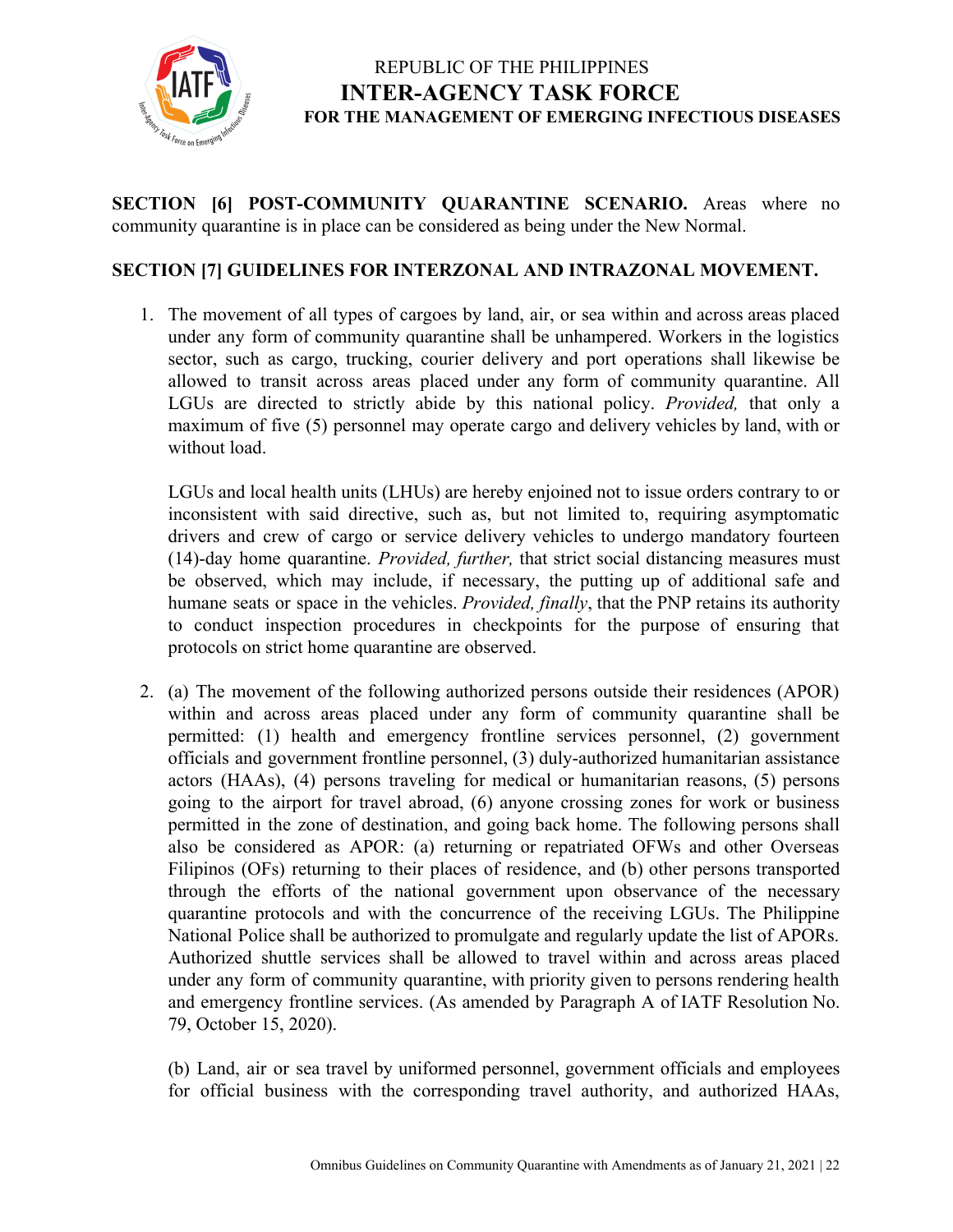

especially those transporting medical supplies and laboratory specimens related to COVID-19, and other relief and humanitarian assistance, shall be allowed.

(c) OFWs, students enrolled abroad and participants accepted in exchange visitor programs, permanent residents of foreign jurisdictions, and foreign nationals, may leave for abroad through any of the airports or seaports in the country;

(d) Outbound travel of Filipinos, regardless of purpose, may be allowed subject to compliance with the following requirements:

- i. For those travelling on tourist or short-term/ visitor visas, submission of confirmed round-trip tickets and adequate travel and health insurance to cover travel disruptions and hospitalization in case of COVID-19 infections during their allowable period of stay abroad;
- ii. Execution of a Bureau of Immigration Declaration acknowledging the risks involved in travelling, including risk of delay in their return trip, to be provided at the check-in counters by the airlines;
- iii. Whenever required by the country of destination or the airline, a negative COVID-19 test taken in accordance with the health and safety protocols of such destination country or airline; and
- iv. Upon return, they shall follow the Guidelines of the National Task Force (NTF) for Returning Overseas Filipinos;

The foregoing provisions shall not be interpreted to allow outbound travel by Filipinos to countries where travel restrictions are in place; and finally, this is without prejudice to the exercise of the mandate of the Bureau of Immigration prior to departure. (As amended by Paragraph A of IATF Resolution No. 79, October 15, 2020 and Paragraph A(2) of IATF Resolution No. 80, October 22, 2020)

(e) OFWs whether land-based or sea-based shall be allowed to be deployed abroad upon the execution of a *Declaration* signifying their knowledge and understanding of the risks involved as advised by the Philippine Government. For this purpose, recruitment and placement agencies shall likewise be allowed to operate in areas under MECQ, GCQ or MGCQ, subject to the observance of minimum health standards. *Further,* government offices and agencies involved in the processing of their deployment are hereby directed to establish "Green Lanes" to enable their prompt processing and deployment. *Further still,* to facilitate the ease of deployment, the OFWs and employees of these recruitment and placement agencies shall be allowed unhampered transit to and from appropriate government offices during MECQ, GCQ or MGCQ for the processing of their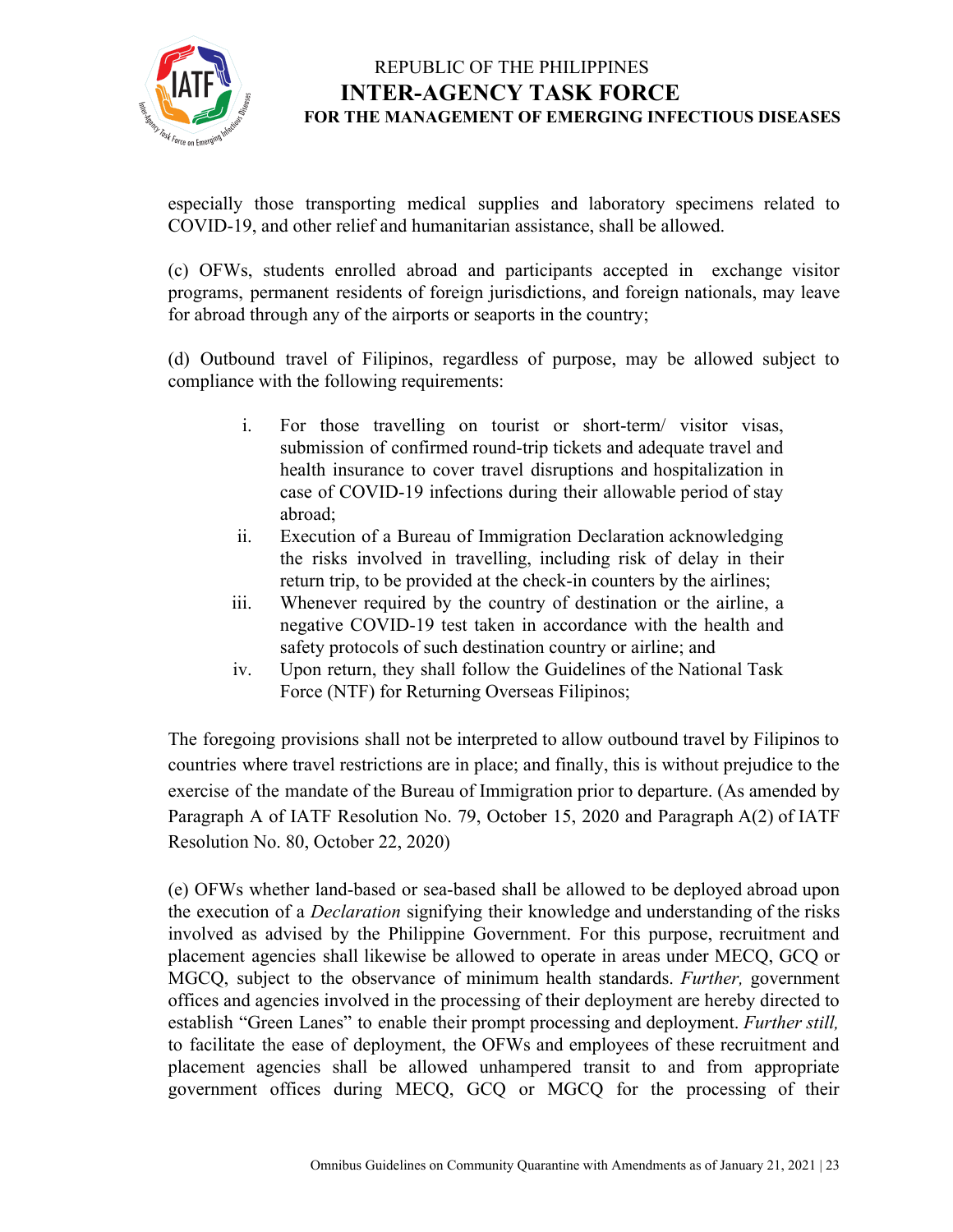

requirements and facilities such as airports, ferries, bus terminals, etc., notwithstanding any Local Government Unit pronouncement to the contrary. The said free access shall extend to the vehicles carrying the aforementioned individuals in order for them to reach their final destination. No fee or any other requirement shall be imposed by LGUs in this regard.

(f) Repatriated OFWs or returning non-OFWs who have been issued a DOH or LGU certificate of completion of fourteen (14)-day facility-based quarantine, those who may be required to undergo a mandatory fourteen (14)-day home quarantine, or those who are issued with travel authority upon testing negative for COVID-19 whichever is earlier, shall be granted unhampered transit across zones *en route* to their final destination in the Philippines. For this purpose, LGUs are enjoined to allow maritime vessels or aircraft transporting the aforementioned OFWs and non-OFWs to dock or land at their ports of destination. No other requirement shall be imposed by LGUs in this regard.

- 3. The interzonal movement of persons not authorized outside of residences (non-APOR) between areas placed under GCQ and MGCQ for any purpose shall be permitted subject to the reasonable regulations imposed by the LGU concerned, if any, and which should be submitted to the DILG or in the case of Boracay Island, subject to those imposed by the Boracay Inter-Agency Task Force (BIATF). (As amended by Paragraph A of IATF Resolution No. 79, October 15, 2020)
- 4. The intrazonal movement of non-APORs for any purpose across areas placed under GCQ or MGCQ shall be permitted subject to the reasonable regulations imposed by the LGU concerned, if any, and which should be submitted to the DILG, or in the case of Boracay Island, subject to those imposed by the Boracay Inter-Agency Task Force (BIATF). (As amended by Paragraph A(5) of IATF Resolution No. 43, June 03, 2020, and by Paragraph A of IATF Resolution No. 79, October 15, 2020)
- 5. The interzonal movement of non-APOR between areas placed under MGCQ and New Normal for any purpose shall be permitted subject to the reasonable regulations as may be imposed by the LGU concerned, if any, and which should be submitted to the DILG. (As amended by Paragraph A of IATF Resolution No. 79, October 15, 2020)

#### **SECTION [8] GENERAL PROVISIONS**

1. LGUs are enjoined to enact the necessary ordinances to enforce curfew only for non-workers in jurisdictions placed under MECQ, GCQ and MGCQ to penalize, in a fair and humane manner, violations of the restrictions on the movement of people as provided under these Omnibus Guidelines. Law enforcement agencies, in implementing and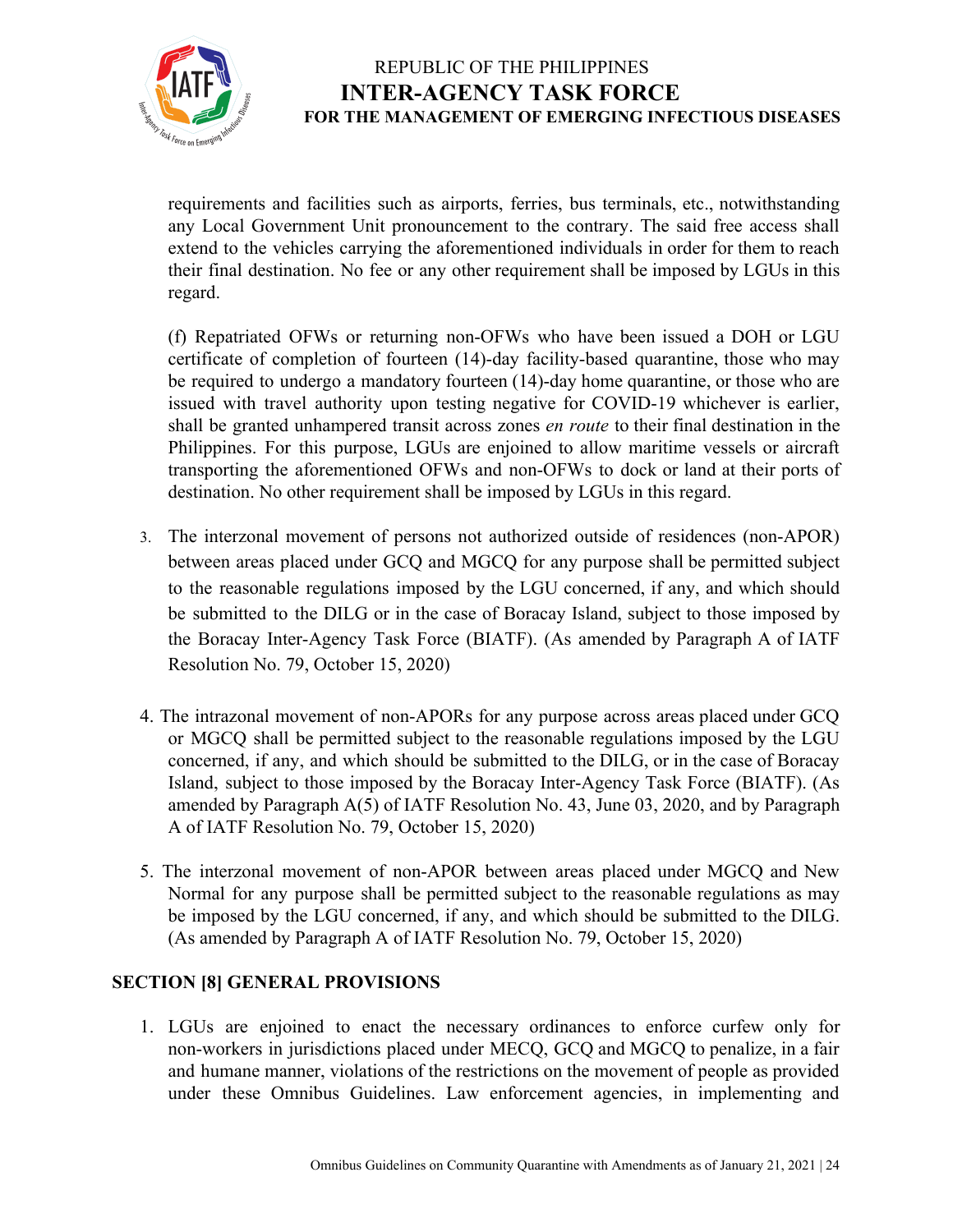

enforcing said curfew ordinances, are likewise strongly enjoined to observe fair and humane treatment of curfew violators. Public transportation, however, shall not be restricted by such curfew ordinances. (*As amended by Paragraph C of IATF Resolution No. 47, June 19, 2020)*

2. As a matter of declared national policy and pursuant to paragraphs (aa) and (bb), Section 4 of the Republic Act No. 11469, all banks, quasi-banks, financing companies, lending companies, and other financial institutions, public and private, including the Government Service Insurance System, Social Security System and Pag-ibig Fund, are directed to implement a minimum of a thirty (30)-day grace period from due date or until such time that the ECQ or MECQ is lifted, whichever is later, for the payment of all loans, including but not limited to salary, personal, housing, and motor vehicle loans, as well as credit card payments, falling due within the period of ECQ and MECQ, and without incurring interests, penalties, fees, or other charges. Persons with multiple loans shall likewise be given a minimum thirty (30)-day grace period from due date or until such time that the ECQ or MECQ is lifted, whichever is later, for every loan.

For residential and commercial rents falling due within the duration of the ECQ, MECQ, and GCQ, on residential lessees and micro-, small, and medium enterprises (MSMEs) and sectors not permitted to operate during said period, a grace period of thirty (30) days from the last due date or until such time that the community quarantine is lifted, shall be observed, whichever is longer, without incurring interests, penalties, fees, or other charges.

The foregoing rules on grace periods shall have retroactive effect starting 17 March 2020 in areas where the applicable community quarantine had been declared.

- 3. The operation of industries and establishments identified in preceding sections are subject to the visitorial and enforcement powers of the Department of Labor and Employment, Department of Trade and Industry, and other appropriate agencies to ensure compliance with these Omnibus Guidelines, especially the compliance with the provisions on maximum allowable operational capacity in establishments, as well as minimum public health standards and protocols.
- 4. National government agencies and instrumentalities including GOCCs and LGUs shall adopt measures lawful and necessary to implement and enforce the minimum public health standards as defined herein. Such measures shall be in accordance with the minimum health standards set by DOH and other relevant national agencies, and shall not be unreasonable or unduly burdensome. However, the private sector is encouraged to adopt stricter health standards concerning their own operations. Compliance of private sector establishments with the Joint DTI-DOLE Return-to-Work Guidelines, DOH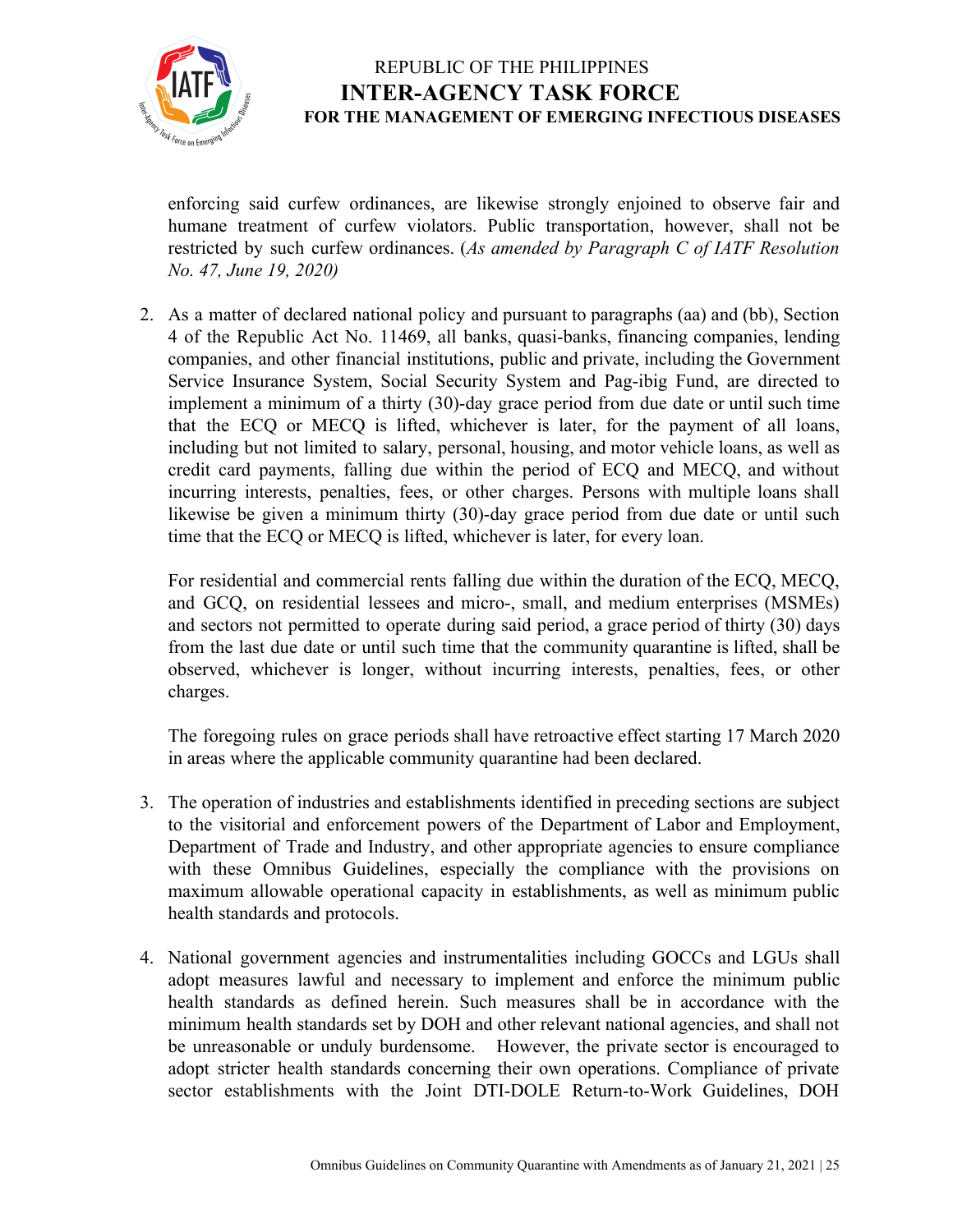

Return-to-Work Guidelines, and guidelines issued by the aforementioned appropriate sector-relevant national government agency, including their future amendments, shall be considered sufficient compliance with minimum public health standards. In accordance with DOH Department Memorandum No. 2020-0220, the testing of all returning employees of a private sector entity shall not be required as a condition precedent for their operation. In no case shall the testing of all returning workers be construed as a condition precedent for his/her return.

- 5. All persons are mandated to wear full-coverage face shields together with face masks, earloop masks, indigenous, reusable, or do-it-yourself masks, or other facial protective equipment which can effectively lessen the transmission of COVID-19, whenever they go out of their residences, pursuant to existing guidelines issued by the national government subject to fair and humane penalties or punishments that may be imposed by LGUs or implemented by law enforcement agencies, respectively. LGUs are hereby enjoined to use IATF-endorsed contact tracing and contact monitoring applications (StaySafe.ph and TanodCOVID) where they are available or use community-based contact tracing and contact monitoring. Concerned LGUs are hereby enjoined to issue the necessary executive order or ordinance to this effect. *(As amended by Paragraph C of IATF Resolution No. 88, December 14, 2020)*
- 6. Supermarkets, public and private wet markets, grocery stores, agri-fishery supply stores, veterinary supply stores, pharmacies, drug stores, and other retail establishments engaged in the business of selling essential goods are strongly encouraged to extend their store operations to a maximum of twelve (12) hours. LGUs are directed to allow such establishments to operate pursuant to the foregoing. *Provided* that in the operation of wet markets, LGUs are encouraged to adopt reasonable schemes to ensure compliance with strict social distancing measures, such as, but not limited to, providing for specific daily schedules per sector, barangay, or purok, as the case may be. In no case shall such schemes involve narrowing the hours of operation of the foregoing establishments.
- 7. Acts of discrimination inflicted upon healthcare workers, repatriated OFWs and non-OFWs, COVID-19 cases, whether confirmed, recovered or undergoing treatment, as well as suspect and probable cases, and Persons under Monitoring are denounced in the strongest of terms. Acts in furtherance of discrimination, such as, but not limited to, coercion, libel, slander, physical injuries and the dishonor of contractual obligations such as contracts of lease or employment, shall be dealt with criminally, civilly, and/or administratively. LGUs are enjoined to issue the necessary executive orders and/or enact ordinances prohibiting and penalizing these discriminatory acts.